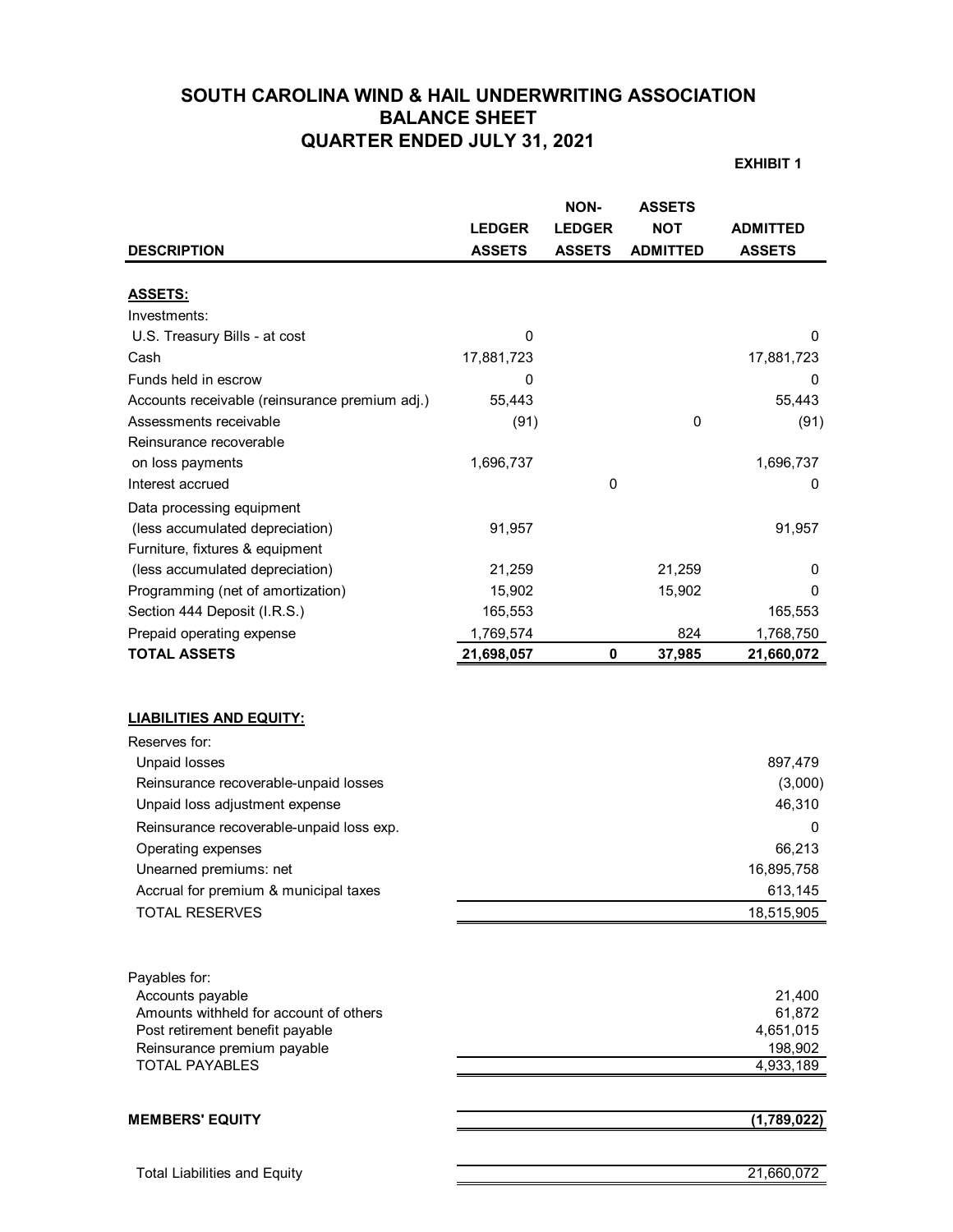# **SOUTH CAROLINA WIND & HAIL UNDERWRITING ASSOCIATION INCOME STATEMENT AND EQUITY ACCOUNT QUARTER ENDED JULY 31, 2021**

**EXHIBIT 2**

| <b>DESCRIPTION</b>                      | <b>QUARTER:</b><br>05-01-2021<br>07-31-2021 | <b>YEAR-TO-DATE</b><br>11-01-2020<br>07-31-2021 |
|-----------------------------------------|---------------------------------------------|-------------------------------------------------|
|                                         |                                             |                                                 |
| <b>UNDERWRITING INCOME:</b>             |                                             |                                                 |
| <b>Net Premiums Earned</b>              | 2,236,071                                   | 7,251,409                                       |
| DEDUCTIONS:                             |                                             |                                                 |
| Losses incurred                         | 513,988                                     | 1,010,016                                       |
| Loss expenses incurred                  | 113,740                                     | 256,566                                         |
| Operating expenses incurred             | 2,235,056                                   | 5,780,829                                       |
| <b>TOTAL DEDUCTIONS</b>                 | 2,862,784                                   | 7,047,411                                       |
|                                         |                                             |                                                 |
| Net Underwriting Gain or (Loss)         | (626, 713)                                  | 203,998                                         |
| <b>OTHER INCOME OR (OUTGO)</b>          |                                             |                                                 |
| Net Investment Income                   | 665                                         | 3,646                                           |
| Miscellaneous income                    | 0                                           | 0                                               |
| Other interest income                   | 0                                           | 0                                               |
| TOTAL OTHER INCOME OR (OUTGO)           | 665                                         | 3,646                                           |
|                                         |                                             |                                                 |
| <b>Net Income or (Loss)</b>             | (626, 048)                                  | 207,644                                         |
|                                         |                                             |                                                 |
| <b>EQUITY ACCOUNT:</b>                  |                                             |                                                 |
| Members' Equity (Prior Period)          | (1,164,469)                                 | (1,997,375)                                     |
| Net income or (loss)                    | (626, 048)                                  | 207,644                                         |
| Change in assets not admitted           | 1,495                                       | 709                                             |
| Assessments or (distributions)          | 0                                           | 0                                               |
| Net change in equity                    | (624, 553)                                  | 208,353                                         |
| <b>Members' Equity (Current Period)</b> | (1,789,022)                                 | (1,789,022)                                     |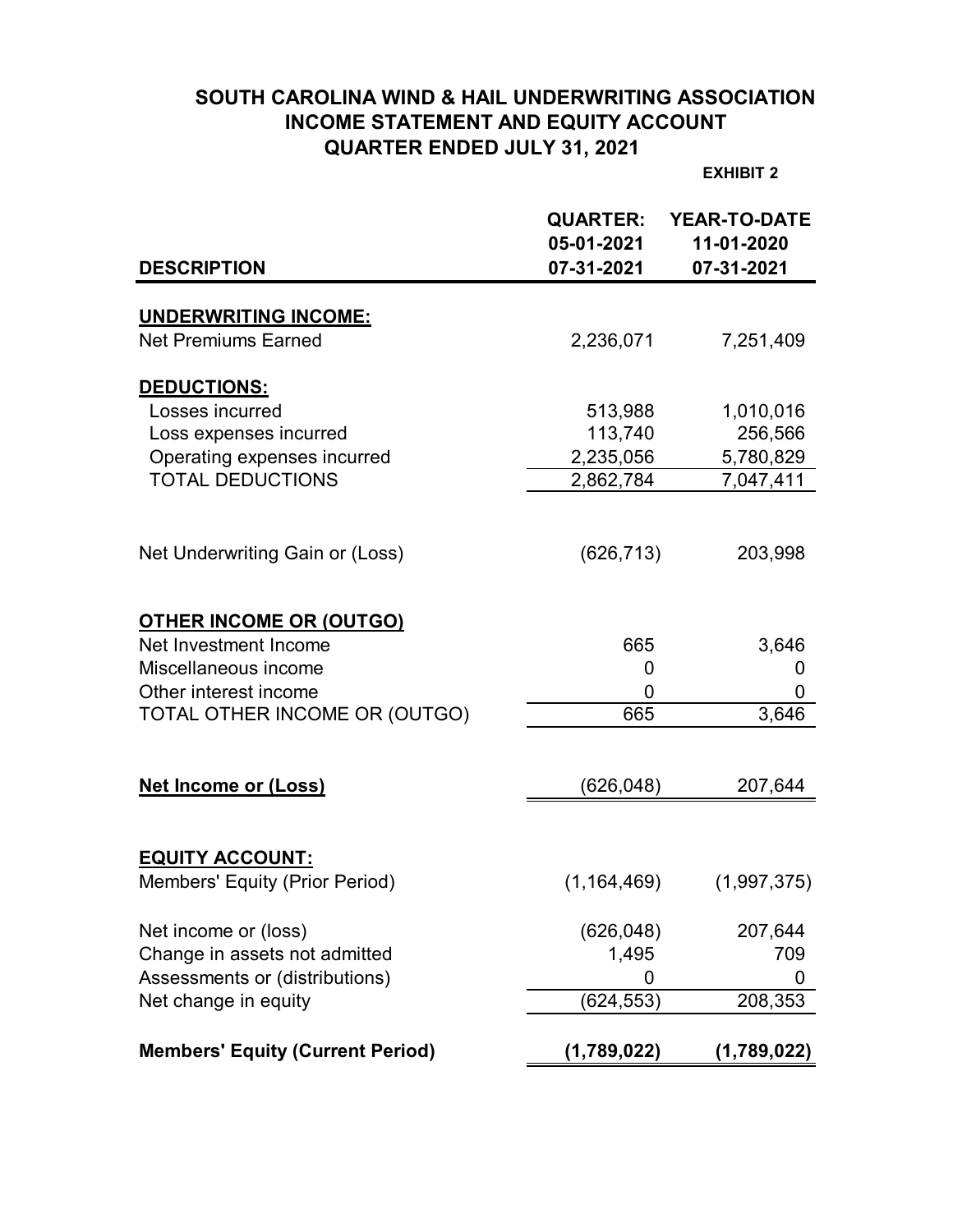# **SOUTH CAROLINA WIND & HAIL UNDERWRITING ASSOCIATION ANALYSIS OF INVESTMENT INCOME QUARTER ENDED JULY 31, 2021**

# **EXHIBIT 2A**

|                                                                                       | Quarter<br>05-01-2021<br>07-31-2021 | Year-To-Date<br>11-01-2020<br>07-31-2021 |
|---------------------------------------------------------------------------------------|-------------------------------------|------------------------------------------|
| Investment Income Received/T-Bills<br><b>Investment Income Received/Sweep Account</b> | 0<br>665                            | 3,646                                    |
| <b>Total Investment Income Received</b>                                               | 665                                 | 3,646                                    |
| Interest Accrued (Prior Period)                                                       | 0                                   |                                          |
| Interest Accrued (Current Period)                                                     | 0                                   |                                          |
| <b>Investment Income Earned</b>                                                       | 665                                 | 3,646                                    |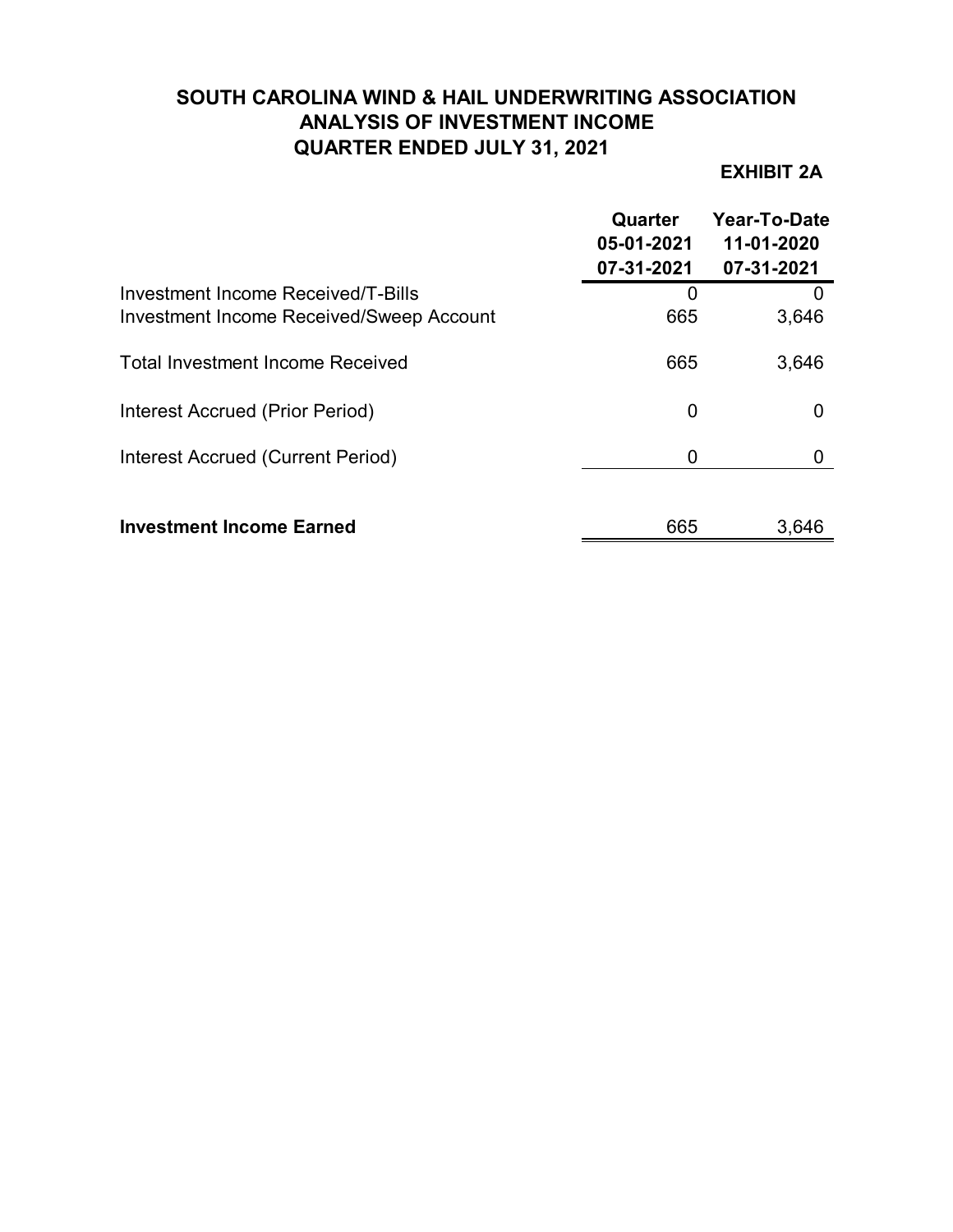### **SOUTH CAROLINA WIND & HAIL UNDERWRITING ASSOCIATION**

**MEMBERS' ACCOUNT QUARTER ENDED JULY 31, 2021 EXHIBIT 3A** 

| <b>Combined Zones</b>                                                |                       |                    | Quarter 05-01-2021 to 07-31-2021 |                   |                       | Year-To-Date at 07-31-2021 |                       |                         |                    |                       |  |  |  |
|----------------------------------------------------------------------|-----------------------|--------------------|----------------------------------|-------------------|-----------------------|----------------------------|-----------------------|-------------------------|--------------------|-----------------------|--|--|--|
|                                                                      |                       |                    | <b>Association Year</b>          |                   |                       |                            |                       | <b>Association Year</b> |                    |                       |  |  |  |
| <b>DESCRIPTION</b>                                                   | 2021                  | 2020               | 2019                             | 2016              | Total                 | 2021                       | 2020                  | 2019                    | 2016               | Total                 |  |  |  |
| INCOME RECEIVED:                                                     |                       |                    |                                  |                   |                       |                            |                       |                         |                    |                       |  |  |  |
| Premiums Written                                                     | 9,712,590             | $\pmb{0}$          | 0                                | $\mathbf 0$       | 9,712,590             | 22,262,163                 | 0                     | 0                       | $\pmb{0}$          | 22,262,163            |  |  |  |
| Reinsurance Premiums Ceded                                           | (5,700,713)           | 0                  | 0                                | 0                 | (5,700,713)           | (16, 859, 387)             | 0                     | 0                       | 0                  | (16, 859, 387)        |  |  |  |
| Net Premiums Written                                                 | 4,011,877             | $\mathbf 0$        | 0                                | $\mathbf 0$       | 4,011,877             | 5,402,776                  | 0                     | $\mathbf 0$             | $\mathbf 0$        | 5,402,776             |  |  |  |
| Portfolio Transfer of                                                |                       |                    |                                  |                   |                       |                            |                       |                         |                    |                       |  |  |  |
| Unearned Premiums:                                                   |                       |                    |                                  |                   |                       |                            |                       |                         |                    |                       |  |  |  |
| From Prior Assoc. Year                                               | 0                     | 0                  | 0                                | 0                 | 0                     | 16,747,227                 | 0                     | 0                       | 0                  | 16,747,227            |  |  |  |
| To Secceeding Assoc. Yr.                                             | 0                     | 0                  | 0                                | 0                 | 0                     | 0                          | (16, 747, 227)        | 0                       | 0                  | (16, 747, 227)        |  |  |  |
| Acquisition Allowance on                                             |                       |                    |                                  |                   |                       |                            |                       |                         |                    |                       |  |  |  |
| Portfolio Transfer                                                   |                       |                    |                                  |                   |                       |                            |                       |                         |                    |                       |  |  |  |
| From Prior Assoc. Year                                               | 0                     | $\pmb{0}$          | 0                                | $\mathbf 0$       | 0                     | (2, 146, 768)              | 0                     | $\mathbf 0$             | 0                  | (2, 146, 768)         |  |  |  |
| To Secceeding Assoc. Yr.                                             | 0                     | $\pmb{0}$          | 0                                | $\mathbf 0$       | 0                     | 0                          | 2.146.768             | 0                       | 0                  | 2,146,768             |  |  |  |
| Investment Income Received                                           | 665                   | 0                  | 0                                | 0                 | 665                   | 3,646                      | 0                     | 0                       | 0                  | 3,646                 |  |  |  |
| Miscellaneous Income                                                 | 0                     | 0                  | 0                                | 0                 | 0                     | 0                          | 0                     | 0                       | 0                  | 0                     |  |  |  |
| Other Interest Income                                                | 0                     | $\mathbf 0$        | 0                                | $\mathbf 0$       | 0                     | $\mathsf 0$                | $\mathsf 0$           | $\mathbf 0$             | $\mathbf 0$        | 0                     |  |  |  |
| Total Income                                                         | 4,012,542             | $\mathbf 0$        | $\mathbf 0$                      | $\pmb{0}$         | 4,012,542             | 20,006,881                 | (14,600,459)          | $\mathbf 0$             | $\mathbf 0$        | 5,406,422             |  |  |  |
| <b>EXPENSES PAID:</b>                                                |                       |                    |                                  |                   |                       |                            |                       |                         |                    |                       |  |  |  |
| Losses                                                               | 441,758               | 139,912            | 41,006                           | 0                 | 622,676               | 578.246                    | 499,508               | 225,421                 | 54,000             | 1,357,175             |  |  |  |
| Reins. Recovered-Losses Paid                                         | (44, 283)             | (20, 774)          | 0                                | $\mathbf 0$       | (65, 057)             | (44, 283)                  | (67, 426)             | (4,058)                 | 0                  | (115, 767)            |  |  |  |
| <b>Loss Adjustment Expenses</b>                                      | 75,358                | 7,975              | 4,181                            | 42,300            | 129,814               | 99,388                     | 51,142                | 27,172                  | 238,223            | 415,925               |  |  |  |
| Reins. Recovered-Loss Exp. Paid                                      | (3, 420)              | (1,085)            | 0                                | (345)             | (4, 850)              | (3,765)                    | (3,695)               | 0                       | (345)              | (7, 805)              |  |  |  |
| Commissions                                                          | 971,259               | 0                  | 0                                | $\mathbf 0$       | 971,259               | 2,226,216                  | 0                     | 0                       | 0                  | 2,226,216             |  |  |  |
| <b>Commissions Ceded</b>                                             | (141, 532)            | 0                  | 0                                | 0                 | (141, 532)            | (343, 790)                 | 0                     | 0                       | 0                  | (343, 790)            |  |  |  |
| <b>Operating Expenses</b>                                            | 1,038,608             | 0                  | 0                                | 0                 | 1,038,608             | 3,247,557                  | 88,213                | 0                       | 0                  | 3,335,770             |  |  |  |
| Premium Taxes                                                        | 102,591               | 509,001            | 0                                | 0                 | 611,592               | 102,591                    | 689,386               | 0                       | 0                  | 791,977               |  |  |  |
| <b>Total Expenses Paid</b>                                           | 2,440,339             | 635,029            | 45,187                           | 41,955            | 3,162,510             | 5,862,160                  | 1,257,128             | 248.535                 | 291,878            | 7,659,701             |  |  |  |
|                                                                      |                       |                    |                                  |                   |                       |                            |                       |                         |                    |                       |  |  |  |
| Net Cash Change                                                      | 1,572,203             | (635, 029)         | (45, 187)                        | (41, 955)         | 850,032               | 14, 144, 721               | (15, 857, 587)        | (248, 535)              | (291, 878)         | (2, 253, 279)         |  |  |  |
| REINSURANCE RECOVERABLE:                                             |                       |                    |                                  |                   |                       |                            |                       |                         |                    |                       |  |  |  |
| DEDUCT (PRIOR PERIOD)                                                |                       |                    |                                  |                   |                       |                            |                       |                         |                    |                       |  |  |  |
| Reins Recoverable-Losses Paid                                        | 0                     | 20,775             | 0                                | 1,111,790         | 1,132,565             | 0                          | 0                     | 0                       | 964,541            | 964,541               |  |  |  |
| Reins Recoverable-Loss Exp. Paid                                     | 0                     | 1,385              | 0                                | 529,606           | 530,991               | 0                          | 0                     | 0                       | 440,541            | 440,541               |  |  |  |
| ADD (CURRENT PERIOD)                                                 |                       |                    |                                  |                   |                       |                            |                       |                         |                    |                       |  |  |  |
| Reins Recoverable-Losses Paid                                        | 0                     | 20,775             | 0                                | 1,132,337         | 1,153,112             | 0                          | 20,775                | 0                       | 1,132,337          | 1,153,112             |  |  |  |
| Reins Recoverable-Loss Exp. Paid<br>Net Change                       | 0<br>0                | 1,385<br>$\pmb{0}$ | 0<br>0                           | 542,240<br>33,181 | 543,625<br>33,181     | $\mathsf 0$<br>$\mathsf 0$ | 1,385<br>22,160       | 0<br>$\pmb{0}$          | 542,240<br>269,495 | 543,625<br>291,655    |  |  |  |
|                                                                      |                       |                    |                                  |                   |                       |                            |                       |                         |                    |                       |  |  |  |
| <b>RESERVES:</b>                                                     |                       |                    |                                  |                   |                       |                            |                       |                         |                    |                       |  |  |  |
| DEDUCT (CURRENT PERIOD)                                              |                       |                    |                                  |                   |                       |                            |                       |                         |                    |                       |  |  |  |
| <b>Unpaid Losses</b>                                                 | 118,176               | 79,003             | 300                              | 700,000           | 897,479               | 118,176                    | 79,003                | 300                     | 700,000            | 897,479               |  |  |  |
| Reins. Recoverable-Unpaid Losses                                     | (3,000)               | 0                  | 0                                | 0                 | (3,000)               | (3,000)                    | 0                     | 0                       | 0                  | (3,000)               |  |  |  |
| Unpaid Loss Adjustment Expense<br>Reins. Recoverable-Unpd. Loss Exp. | 4,990<br>0            | 990<br>0           | 330<br>0                         | 40,000<br>0       | 46,310<br>0           | 4,990<br>0                 | 990<br>0              | 330<br>0                | 40.000<br>0        | 46,310<br>0           |  |  |  |
| <b>Operating Expenses</b>                                            | 66,213                | 0                  | $\Omega$                         | 0                 | 66,213                | 66,213                     | 0                     | $\Omega$                | 0                  | 66,213                |  |  |  |
| <b>Unearned Premiums</b>                                             | 17,657,841            | $\Omega$           | 0                                | 0                 | 17,657,841            | 17,657,841                 | 0                     | $\Omega$                | 0                  | 17,657,841            |  |  |  |
| Unearned Premiums Ceded                                              | (762, 083)            | $\Omega$           | $\Omega$                         | $\Omega$          | (762.083)             | (762, 083)                 | 0                     | $\Omega$                | $\Omega$           | (762, 083)            |  |  |  |
| Premium Taxes                                                        | 613,145               | 0                  | 0                                | $\pmb{0}$         | 613,145               | 613,145                    | 0                     | $\pmb{0}$               | $\mathsf 0$        | 613,145               |  |  |  |
| ADD (PRIOR PERIOD)<br><b>Unpaid Losses</b>                           | 100,900               | 115,662            | 1,500                            | 702,500           | 920,562               | $\pmb{0}$                  | 137,300               | 53,000                  | 750,000            | 940,300               |  |  |  |
| Reins. Recoverable-Unpaid Losses                                     | (3,000)               | 0                  | 0                                | 0                 | (3,000)               | 0                          | (3,000)               | 0                       | 0                  | (3,000)               |  |  |  |
| Unpaid Loss Adjustment Expense                                       | 990                   | 2,310              | 800                              | 40,800            | 44,900                | 0                          | 3,780                 | 1,000                   | 90,000             | 94,780                |  |  |  |
| Reins. Recoverable-Unpd. Loss Exp.                                   | 0                     | 0                  | 0                                | 0                 | 0                     | 0                          | 0                     | 0                       | $\pmb{0}$          | 0                     |  |  |  |
| <b>Operating Expenses</b>                                            | 44,213                | 0                  | 0                                | 0                 | 44,213                | $\pmb{0}$                  | 88,213                | 0                       | $\mathsf 0$        | 88,213                |  |  |  |
| <b>Unearned Premiums</b>                                             | 15,918,795            | $\pmb{0}$          | 0                                | $\pmb{0}$         | 15,918,795            | $\pmb{0}$                  | 19,626,093            | $\mathbf 0$             | $\pmb{0}$          | 19,626,093            |  |  |  |
| Unearned Premiums Ceded<br>Premium Taxes                             | (798, 843)<br>397,972 | 0<br>482,044       | 0<br>0                           | 0<br>0            | (798, 843)<br>880,016 | 0<br>0                     | (881, 702)<br>820,489 | 0<br>0                  | 0<br>0             | (881, 702)<br>820,489 |  |  |  |
| Net Reserve Change                                                   | (2,034,255)           | 520,023            | 1,670                            | 3,300             | (1,509,262)           | (17,695,282)               | 19,711,180            | 53,370                  | 100,000            | 2,169,268             |  |  |  |
| OTHER CHANGES:                                                       |                       |                    |                                  |                   |                       |                            |                       |                         |                    |                       |  |  |  |
| DEDUCT (PRIOR PERIOD)                                                |                       |                    |                                  |                   |                       |                            |                       |                         |                    |                       |  |  |  |
| Interest Accrued                                                     | 0                     | $\pmb{0}$          | 0                                | $\mathbf 0$       | 0                     | 0                          | 0                     | 0                       | $\mathsf 0$        | 0                     |  |  |  |
| Assets Not Admitted                                                  | (39, 480)             | $\mathbf 0$        | $\mathbf 0$                      | $\pmb{0}$         | (39, 480)             | $\pmb{0}$                  | (38, 694)             | $\mathbf 0$             | $\mathsf 0$        | (38, 694)             |  |  |  |
| ADD (CURRENT PERIOD)                                                 |                       |                    |                                  |                   |                       |                            |                       |                         |                    |                       |  |  |  |
| <b>Interest Accrued</b>                                              | 0                     | $\pmb{0}$          | 0                                | $\mathbf 0$       | 0                     | $\pmb{0}$                  | 0                     | $\pmb{0}$               | $\mathsf 0$        | 0                     |  |  |  |
| Assets Not Admitted<br>Net Other Changes                             | (37, 985)<br>1,495    | 0<br>$\pmb{0}$     | 0<br>$\pmb{0}$                   | 0<br>$\mathbf 0$  | (37, 985)<br>1,495    | (37, 985)<br>(37, 985)     | 0<br>38,694           | 0<br>$\pmb{0}$          | $\mathsf 0$<br>0   | (37, 985)<br>709      |  |  |  |
|                                                                      |                       |                    |                                  |                   |                       |                            |                       |                         |                    |                       |  |  |  |
| Assessments or (Distributions)                                       | 0                     | $\pmb{0}$          | 0                                | $\mathbf 0$       | 0                     | 0                          | 0                     | 0                       | 0                  | 0                     |  |  |  |
| Change In Members' Equity                                            | (460, 557)            | (115,006)          | (43, 517)                        | (5, 474)          | (624, 554)            | (3,588,546)                | 3,914,447             | (195, 165)              | 77,617             | 208,353               |  |  |  |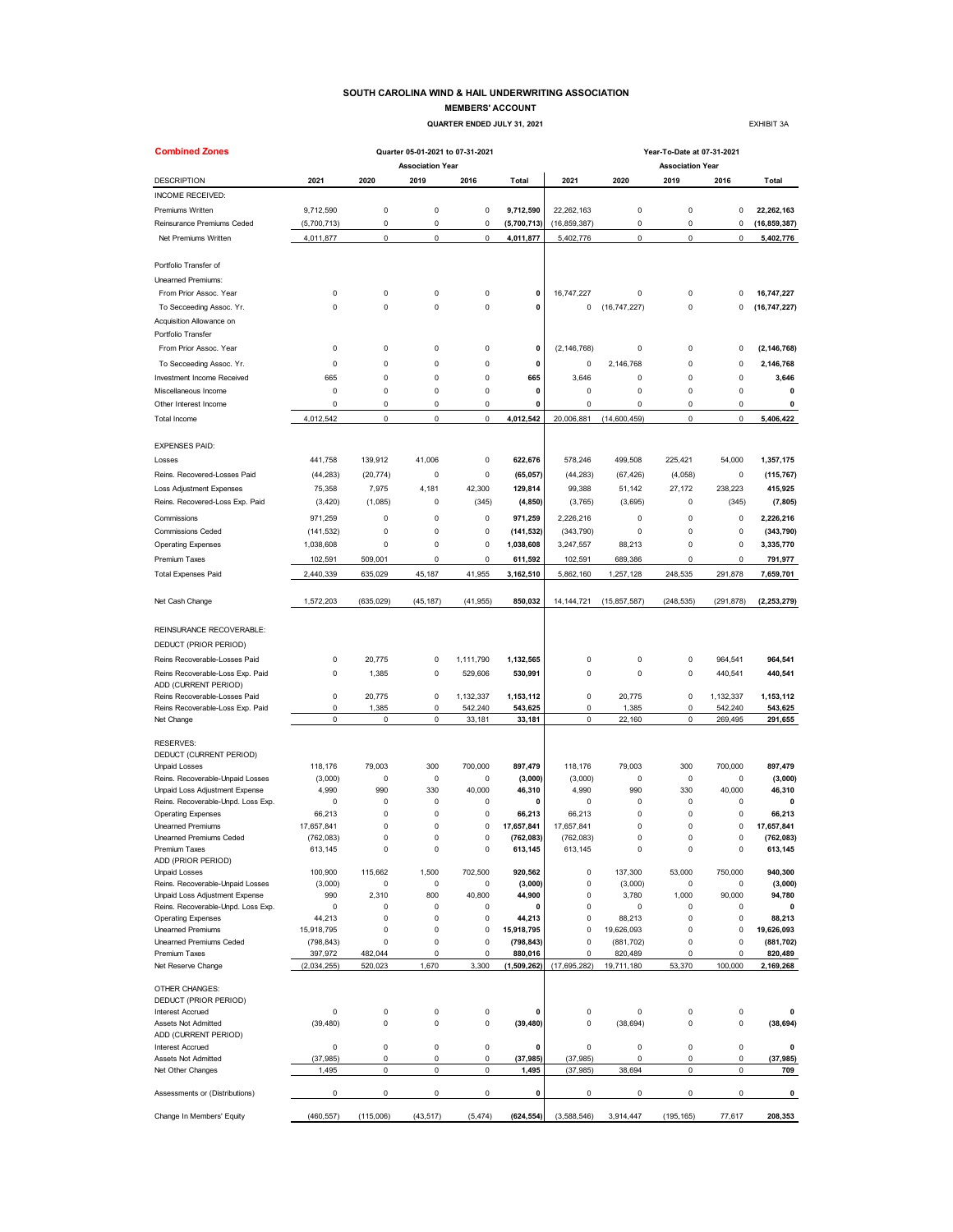#### **SOUTH CAROLINA WIND & HAIL UNDERWRITING ASSOCIATION MEMBERS' ACCOUNT Quarter 05-01-2021 to 07-31-2021** EXHIBIT 3A 1

| Zone 1                                         |             |            | Quarter 05-01-2021 to 07-31-2021 |             |               | Year-To-Date at 07-31-2021 |                |                                 |             |                |  |  |
|------------------------------------------------|-------------|------------|----------------------------------|-------------|---------------|----------------------------|----------------|---------------------------------|-------------|----------------|--|--|
| <b>DESCRIPTION</b>                             | 2021        | 2020       | <b>Association Year</b><br>2019  | 2016        | Total         | 2021                       | 2020           | <b>Association Year</b><br>2019 | 2016        | Total          |  |  |
| INCOME RECEIVED:                               |             |            |                                  |             |               |                            |                |                                 |             |                |  |  |
| Premiums Written                               | 7,933,879   | 0          | 0                                | $\pmb{0}$   | 7,933,879     | 17,928,803                 | 0              | 0                               | $\pmb{0}$   | 17,928,803     |  |  |
| Reinsurance Premiums Ceded                     | (4,612,107) | 0          | 0                                | $\pmb{0}$   | (4,612,107)   | (13, 388, 026)             | 0              | 0                               | $\pmb{0}$   | (13, 388, 026) |  |  |
| Net Premiums Written                           | 3,321,772   | 0          | 0                                | 0           | 3,321,772     | 4,540,777                  | 0              | 0                               | 0           | 4,540,777      |  |  |
| Portfolio Transfer of                          |             |            |                                  |             |               |                            |                |                                 |             |                |  |  |
| Unearned Premiums:                             |             |            |                                  |             |               |                            |                |                                 |             |                |  |  |
| From Prior Assoc. Year                         | 0           | 0          | 0                                | 0           | 0             | 13,478,948                 | 0              | 0                               | 0           | 13,478,948     |  |  |
| To Secceeding Assoc. Yr.                       | $\mathbf 0$ | 0          | $\mathbf 0$                      | $\pmb{0}$   | 0             | $\pmb{0}$                  | (13, 478, 948) | 0                               | 0           | (13, 478, 948) |  |  |
| Acquisition Allowance on<br>Portfolio Transfer |             |            |                                  |             |               |                            |                |                                 |             |                |  |  |
| From Prior Assoc. Year                         | 0           | 0          | 0                                | 0           | 0             | (1,727,819)                | 0              | 0                               | $\mathbf 0$ | (1,727,819)    |  |  |
| To Secceeding Assoc. Yr.                       | $\mathbf 0$ | 0          | 0                                | 0           | 0             | $\pmb{0}$                  | 1,727,819      | 0                               | $\mathbf 0$ | 1,727,819      |  |  |
| Investment Income Received                     | 562         | 0          | $\mathbf 0$                      | 0           | 562           | 2,936                      | 0              | $\mathbf 0$                     | $\pmb{0}$   | 2,936          |  |  |
| Miscellaneous Income                           | $\pmb{0}$   | 0          | $\mathbf 0$                      | 0           | 0             | $\mathbf 0$                | 0              | 0                               | $\pmb{0}$   | 0              |  |  |
| Other Interest Income                          | $\pmb{0}$   | 0          | 0                                | 0           | 0             | $\mathbf 0$                | 0              | 0                               | 0           | 0              |  |  |
| Total Income                                   | 3,322,334   | 0          | 0                                | $\pmb{0}$   | 3,322,334     | 16,294,842                 | (11, 751, 129) | 0                               | $\pmb{0}$   | 4,543,713      |  |  |
| <b>EXPENSES PAID:</b>                          |             |            |                                  |             |               |                            |                |                                 |             |                |  |  |
| Losses                                         | 286,435     | 68,583     | 14,002                           | $\pmb{0}$   | 369.020       | 320,902                    | 218,214        | 185,911                         | 54,000      | 779,027        |  |  |
| Reins. Recovered-Losses Paid                   | (10, 273)   | 1          | 0                                | $\pmb{0}$   | (10, 272)     | (10, 273)                  | (12, 490)      | 0                               | $\mathbf 0$ | (22, 763)      |  |  |
| <b>Loss Adjustment Expenses</b>                | 59,267      | 6,280      | 1,831                            | 41,955      | 109,333       | 65,839                     | 21,930         | 22,397                          | 237,878     | 348,044        |  |  |
| Reins. Recovered-Loss Exp. Paid                | 0           | 0          | 0                                | 0           | 0             | 0                          | 0              | 0                               | 0           |                |  |  |
| Commissions                                    | 793,388     | 0          | 0                                | 0           | 793,388       | 1,792,880                  | 0              | 0                               | $\mathbf 0$ | 1,792,880      |  |  |
| <b>Commissions Ceded</b>                       | (92, 261)   | 0          | 0                                | 0           | (92, 261)     | (219, 973)                 | 0              | 0                               | $\mathbf 0$ | (219, 973)     |  |  |
| <b>Operating Expenses</b>                      | 856,131     | 0          | 0                                | $\pmb{0}$   | 856,131       | 2,615,416                  | 70,940         | 0                               | $\mathbf 0$ | 2,686,356      |  |  |
| <b>Premium Taxes</b>                           | 82,745      | 409,333    | 0                                | 0           | 492,078       | 82,745                     | 554,396        | 0                               | 0           | 637,141        |  |  |
| <b>Total Expenses Paid</b>                     | 1,975,432   | 484,197    | 15,833                           | 41,955      | 2,517,417     | 4,647,536                  | 852,990        | 208,308                         | 291,878     | 6,000,712      |  |  |
| Net Cash Change                                | 1,346,902   | (484, 197) | (15, 833)                        | (41, 955)   | 804,917       | 11,647,306                 | (12,604,119)   | (208, 308)                      | (291, 878)  | (1,456,999)    |  |  |
|                                                |             |            |                                  |             |               |                            |                |                                 |             |                |  |  |
| REINSURANCE RECOVERABLE:                       |             |            |                                  |             |               |                            |                |                                 |             |                |  |  |
| DEDUCT (PRIOR PERIOD)                          |             |            |                                  |             |               |                            |                |                                 |             |                |  |  |
| Reins Recoverable-Losses Paid                  | 0           | 20,775     | 0                                | 1,111,790   | 1,132,565     | $\pmb{0}$                  | 0              | 0                               | 892,230     | 892,230        |  |  |
| Reins Recoverable-Loss Exp. Paid               | $\mathbf 0$ | 1,385      | 0                                | 529,606     | 530,991       | $\mathbf 0$                | 0              | 0                               | 408,612     | 408,612        |  |  |
| ADD (CURRENT PERIOD)                           |             |            |                                  |             |               |                            |                |                                 |             |                |  |  |
| Reins Recoverable-Losses Paid                  | $\mathsf 0$ | 20,775     | 0                                | 1,131,322   | 1,152,097     | $\mathsf 0$                | 0              | 0                               | 1,061,535   | 1,061,535      |  |  |
| Reins Recoverable-Loss Exp. Paid               | 0           | 1,385      | 0                                | 541,689     | 543,074       | $\mathsf 0$                | 0              | 0                               | 504,419     | 504,419        |  |  |
| Net Change                                     | $\mathbf 0$ | 0          | $\mathbf 0$                      | 31,615      | 31,615        | 0                          | $\mathbf 0$    | 0                               | 265,112     | 265,112        |  |  |
| <b>RESERVES:</b>                               |             |            |                                  |             |               |                            |                |                                 |             |                |  |  |
| DEDUCT (CURRENT PERIOD)                        |             |            |                                  |             |               |                            |                |                                 |             |                |  |  |
| <b>Unpaid Losses</b>                           | 83,383      | 60,437     | 300                              | 700,000     | 844,120       | 83,383                     | 60,437         | 300                             | 700.000     | 844,120        |  |  |
| Reins. Recoverable-Unpaid Losses               | 0           | 0          | $\mathbf 0$                      | $\pmb{0}$   | 0             | $\mathsf 0$                | 0              | 0                               | $\pmb{0}$   | 0              |  |  |
| Unpaid Loss Adjustment Expense                 | 4,660       | 990        | 330                              | 40,000      | 45,980        | 4,660                      | 990            | 330                             | 40,000      | 45,980         |  |  |
| Reins. Recoverable-Unpd. Loss Exp.             | $\mathbf 0$ | 0          | 0                                | $\mathbf 0$ | 0             | $\mathbf 0$                | 0              | 0                               | $\mathbf 0$ | 0              |  |  |
| <b>Operating Expenses</b>                      | 53,404      | 0          | 0                                | 0           | 53,404        | 53,404                     | 0              | 0                               | $\mathbf 0$ | 53,404         |  |  |
| <b>Unearned Premiums</b>                       | 14,279,060  | 0          | $\mathbf 0$                      | 0           | 14,279,060    | 14,279,060                 | $\mathbf 0$    | 0                               | 0           | 14,279,060     |  |  |
| Unearned Premiums Ceded                        | (509, 752)  |            | O                                | U           | (509, 752)    | (509, 752)                 | υ              | o                               | o           | (509, 752)     |  |  |
| Premium Taxes                                  | 493,796     | 554,396    | 0                                | $\pmb{0}$   | 1,048,192     | 493,796                    | 554,396        | 0                               | $\pmb{0}$   | 1,048,192      |  |  |
| ADD (PRIOR PERIOD)                             |             |            |                                  |             |               |                            |                |                                 |             |                |  |  |
| <b>Unpaid Losses</b>                           | 66,407      | 96,796     | 1,500                            | 702,500     | 867,203       | $\pmb{0}$                  | 79,207         | 31,434                          | 750,000     | 860,641        |  |  |
| Reins. Recoverable-Unpaid Losses               | 0           | 0          | $\mathsf 0$                      | 0           | 0             | $\mathbf 0$                | 0              | 0                               | $\pmb{0}$   | 0              |  |  |
| Unpaid Loss Adjustment Expense                 | 990         | 1,980      | 800                              | 40,800      | 44,570        | $\pmb{0}$                  | 2,130          | 0                               | 90,000      | 92,130         |  |  |
| Reins. Recoverable-Unpd. Loss Exp.             | 0           | 0          | 0                                | 0           | 0             | $\mathbf 0$                | 0              | 0                               | $\mathbf 0$ | 0              |  |  |
| <b>Operating Expenses</b>                      | 35,422      | 0          | 0                                | 0           | 35,422        | $\mathsf 0$                | 71,159         | 0                               | 0           | 71,159         |  |  |
| <b>Unearned Premiums</b>                       | 12,767,474  | 0          | 0                                | $\pmb{0}$   | 12,767,474    | 0                          | 15,836,586     | 0                               | $\pmb{0}$   | 15,836,586     |  |  |
| <b>Unearned Premiums Ceded</b>                 | (495, 422)  | 0          | 0                                | 0           | (495, 422)    | $\pmb{0}$                  | (493, 356)     | 0                               | 0           | (493, 356)     |  |  |
| Premium Taxes                                  | 316,959     | 145,063    | 0                                | 0           | 462,022       | $\mathbf 0$                | 659,827        | 608,070                         | $\mathbf 0$ | 1,267,897      |  |  |
| Net Reserve Change                             | (1,712,721) | (371, 984) | 1,670                            | 3,300       | (2,079,735)   | (14, 404, 551)             | 15,539,730     | 638,874                         | 100,000     | 1,874,053      |  |  |
| OTHER CHANGES:                                 |             |            |                                  |             |               |                            |                |                                 |             |                |  |  |
| DEDUCT (PRIOR PERIOD)                          |             |            |                                  |             |               |                            |                |                                 |             |                |  |  |
| <b>Interest Accrued</b>                        | 0           | 0          | 0                                | 0           | 0             | $\pmb{0}$                  | 0              | 0                               | 0           | 0              |  |  |
| Assets Not Admitted                            | (31, 443)   | 0          | $\mathbf 0$                      | $\mathsf 0$ | (31, 443)     | $\mathbf 0$                | (31, 117)      | 0                               | $\pmb{0}$   | (31, 117)      |  |  |
| ADD (CURRENT PERIOD)                           |             |            |                                  |             |               |                            |                |                                 |             |                |  |  |
| <b>Interest Accrued</b>                        | 0           | 0          | 0                                | $\pmb{0}$   | 0             | $\mathbf 0$                | 0              | 0                               | $\pmb{0}$   | 0              |  |  |
| Assets Not Admitted                            | (30, 591)   | 0          | 0                                | 0           | (30, 591)     | (30, 591)                  | 0              | 0                               | $\pmb{0}$   | (30, 591)      |  |  |
| Net Other Changes                              | 852         | 0          | 0                                | $\pmb{0}$   | 852           | (30, 591)                  | 31,117         | 0                               | $\pmb{0}$   | 526            |  |  |
| Assessments or (Distributions)                 | $\pmb{0}$   | 0          | 0                                | $\mathsf 0$ | 0             | $\pmb{0}$                  | 0              | 0                               | 0           | 0              |  |  |
| Change In Members' Equity                      | (364, 967)  | (856, 181) | (14, 163)                        | (7,040)     | (1, 242, 351) | (2,787,836)                | 2,966,728      | 430,566                         | 73,234      | 682,692        |  |  |
|                                                |             |            |                                  |             |               |                            |                |                                 |             |                |  |  |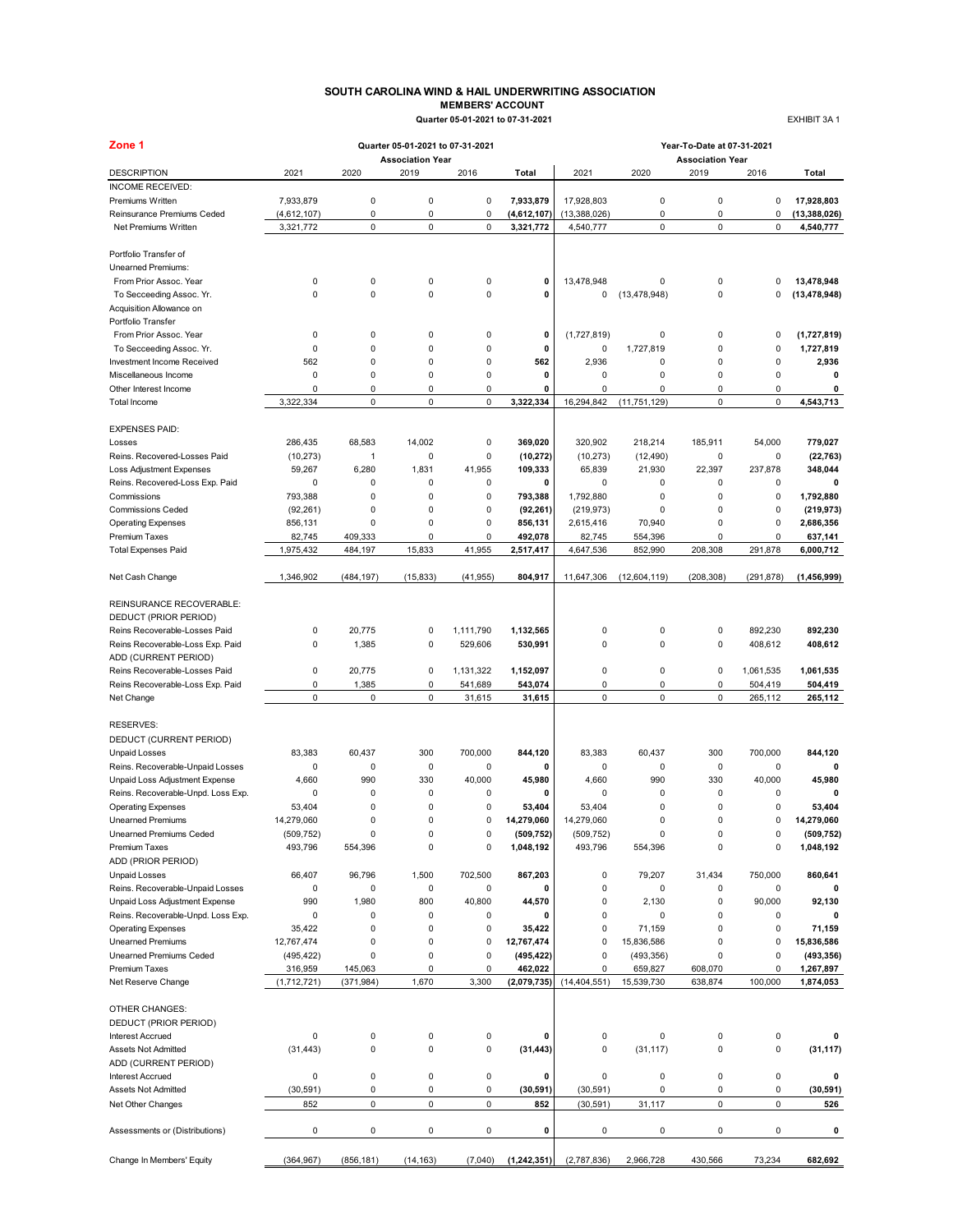#### **SOUTH CAROLINA WIND & HAIL UNDERWRITING ASSOCIATION MEMBERS' ACCOUNT Quarter 05-01-2021 to 07-31-2021** EXHIBIT 3A 2

| Zone <sub>2</sub>                           |                      |             | Quarter 05-01-2021 to 07-31-2021 |                |             | Year-To-Date at 07-31-2021 |               |                                 |        |                         |
|---------------------------------------------|----------------------|-------------|----------------------------------|----------------|-------------|----------------------------|---------------|---------------------------------|--------|-------------------------|
| <b>DESCRIPTION</b>                          | 2021                 | 2020        | <b>Association Year</b><br>2019  | 2016           | Total       | 2021                       | 2020          | <b>Association Year</b><br>2019 | 2016   | Total                   |
| INCOME RECEIVED:                            |                      |             |                                  |                |             |                            |               |                                 |        |                         |
| Premiums Written                            | 1,778,711            | 0           | $\pmb{0}$                        | 0              | 1,778,711   | 4,333,360                  | 0             | 0                               | 0      | 4,333,360               |
| <b>Reinsurance Premiums Ceded</b>           | (1,088,606)          | 0           | $\pmb{0}$                        | 0              | (1,088,606) | (3,471,361)                | 0             | 0                               | 0      | (3,471,361)             |
| Net Premiums Written                        | 690,105              | 0           | $\pmb{0}$                        | 0              | 690,105     | 861,999                    | $\mathsf 0$   | 0                               | 0      | 861,999                 |
| Portfolio Transfer of                       |                      |             |                                  |                |             |                            |               |                                 |        |                         |
| Unearned Premiums:                          |                      |             |                                  |                |             |                            |               |                                 |        |                         |
| From Prior Assoc. Year                      | 0                    | 0           | $\pmb{0}$                        | 0              | 0           | 3,268,279                  | 0             | 0                               | 0      | 3,268,279               |
| To Secceeding Assoc. Yr.                    | 0                    | $\mathbf 0$ | $\mathbf 0$                      | $\mathbf 0$    | 0           | 0                          | (3,268,279)   | 0                               | 0      | (3, 268, 279)           |
| Acquisition Allowance on                    |                      |             |                                  |                |             |                            |               |                                 |        |                         |
| Portfolio Transfer                          |                      |             |                                  |                |             |                            |               |                                 |        |                         |
|                                             | 0                    | 0           | $\pmb{0}$                        | 0              | 0           | (418, 949)                 | 0             | 0                               | 0      | (418, 949)              |
| From Prior Assoc. Year                      | 0                    | $\mathbf 0$ | $\pmb{0}$                        | 0              | $\mathbf 0$ | 0                          | 418,949       | 0                               | 0      | 418,949                 |
| To Secceeding Assoc. Yr.                    | 103                  | $\mathbf 0$ | $\mathbf 0$                      | 0              | 103         | 710                        | 0             | 0                               | 0      | 710                     |
| Investment Income Received                  | 0                    | $\mathbf 0$ | $\pmb{0}$                        | 0              | 0           | 0                          | 0             | 0                               | 0      | 0                       |
| Miscellaneous Income                        | 0                    |             |                                  |                |             |                            |               |                                 |        |                         |
| Other Interest Income                       |                      | 0<br>0      | $\pmb{0}$<br>$\mathbf 0$         | 0<br>0         | 0           | 0                          | 0             | 0<br>0                          | 0<br>0 | 0                       |
| Total Income                                | 690,208              |             |                                  |                | 690,208     | 3,712,039                  | (2,849,330)   |                                 |        | 862,709                 |
| <b>EXPENSES PAID:</b>                       |                      |             |                                  |                |             |                            |               |                                 |        |                         |
| Losses                                      | 155,323              | 71,329      | 27,004                           | 0              | 253.656     | 257,344                    | 281,294       | 39,510                          | 0      | 578,148                 |
| Reins. Recovered-Losses Paid                | (34, 010)            | (20, 775)   | $\pmb{0}$                        | 0              | (54, 785)   | (34, 010)                  | (54, 936)     | (4,058)                         | 0      | (93,004)                |
| Loss Adjustment Expenses                    | 16,091               | 1,695       | 2,350                            | 345            | 20,481      | 33,549                     | 29,212        | 4,775                           | 345    | 67,881                  |
| Reins. Recovered-Loss Exp. Paid             | (3, 420)             | (1,085)     | 0                                | (345)          | (4, 850)    | (3,765)                    | (3,695)       | 0                               | (345)  | (7,805)                 |
| Commissions                                 | 177,871              | 0           | $\pmb{0}$                        | 0              | 177,871     | 433,336                    | 0             | 0                               | 0      | 433,336                 |
| <b>Commissions Ceded</b>                    | (49, 271)            | 0           | $\mathbf 0$                      | 0              | (49, 271)   | (123, 817)                 | 0             | 0                               | 0      | (123, 817)              |
| <b>Operating Expenses</b>                   | 182,477              | 0           | $\pmb{0}$                        | 0              | 182.477     | 632,141                    | 17,273        | 0                               | 0      | 649,414                 |
| <b>Premium Taxes</b>                        | 19,846               | 99,668      | 0                                | 0              | 119,514     | 19,846                     | 134,990       | 0                               | 0      | 154,836                 |
| <b>Total Expenses Paid</b>                  | 464,907              | 150,832     | 29,354                           | 0              | 645,093     | 1,214,624                  | 404,138       | 40,227                          | 0      | 1,658,989               |
| Net Cash Change                             | 225,301              | (150, 832)  | (29, 354)                        | 0              | 45,115      | 2,497,415                  | (3, 253, 468) | (40, 227)                       | 0      | (796, 280)              |
| REINSURANCE RECOVERABLE:                    |                      |             |                                  |                |             |                            |               |                                 |        |                         |
|                                             |                      |             |                                  |                |             |                            |               |                                 |        |                         |
| DEDUCT (PRIOR PERIOD)                       |                      |             |                                  |                |             |                            |               |                                 |        |                         |
| Reins Recoverable-Losses Paid               | 0                    | 0           | $\mathbf 0$                      | 0              | 0           | 0                          | 0             | 0                               | 72,311 | 72,311                  |
| Reins Recoverable-Loss Exp. Paid            | 0                    | $\mathbf 0$ | $\pmb{0}$                        | 0              | 0           | 0                          | 0             | 0                               | 31,929 | 31,929                  |
| ADD (CURRENT PERIOD)                        | 0                    | $\mathbf 0$ | $\mathbf 0$                      | 0              |             |                            |               |                                 |        |                         |
| Reins Recoverable-Losses Paid               | 0                    | $\mathbf 0$ | $\mathbf 0$                      | 1,015          | 1,015       | 0                          | 20,775        | 0                               | 70,802 | 91,577                  |
| Reins Recoverable-Loss Exp. Paid            | 0                    | 0           | $\pmb{0}$                        | 551            | 551         | 0                          | 1,385         | 0                               | 37,821 | 39,206                  |
| Net Change                                  | 0                    | 0           | $\pmb{0}$                        | 1,566          | 1,566       | 0                          | 22,160        | 0                               | 4,383  | 26,543                  |
| <b>RESERVES:</b><br>DEDUCT (CURRENT PERIOD) |                      |             |                                  |                |             |                            |               |                                 |        |                         |
| <b>Unpaid Losses</b>                        | 34,793               | 18,566      | $\mathbf 0$                      | 0              | 53,359      | 34,793                     | 18,566        | 0                               | 0      | 53,359                  |
| Reins. Recoverable-Unpaid Losses            | (3,000)              | $\mathbf 0$ | $\pmb{0}$                        | 0              | (3,000)     | (3,000)                    | $\pmb{0}$     | 0                               | 0      | (3,000)                 |
| Unpaid Loss Adjustment Expense              | 330                  | 0           | $\mathbf 0$                      | 0              | 330         | 330                        | 0             | 0                               | 0      | 330                     |
| Reins. Recoverable-Unpd. Loss Exp.          | 0                    | $\mathbf 0$ | $\mathbf 0$                      | $\mathbf 0$    | 0           | 0                          | $\mathbf 0$   | 0                               | 0      | $\mathbf 0$             |
| <b>Operating Expenses</b>                   | 12,809               | $\mathbf 0$ | $\mathbf 0$                      | 0              | 12,809      | 12,809                     | $\mathbf 0$   | 0                               | 0      | 12,809                  |
| <b>Unearned Premiums</b>                    | 3,378,781            | $\mathbf 0$ | 0                                | $\overline{0}$ | 3,378,781   | 3,378,781                  | $\mathbf 0$   | 0                               | 0      | 3,378,781               |
| Unearned Premiums Ceded                     |                      |             | o                                | U              | (252, 331)  | (252, 331)                 | υ             | o                               | o      |                         |
| Premium Taxes                               | (252,331)<br>119,349 | (554, 396)  | $\pmb{0}$                        | 0              | (435, 047)  | 119,349                    | (554, 396)    | 0                               | 0      | (252,331)<br>(435, 047) |
| ADD (PRIOR PERIOD)                          |                      |             |                                  |                |             |                            |               |                                 |        |                         |
| <b>Unpaid Losses</b>                        | 34,493               | 18,866      | $\pmb{0}$                        | $\mathsf 0$    | 53,359      | 0                          | 58,093        | 21,566                          | 0      | 79,659                  |
| Reins. Recoverable-Unpaid Losses            | (3,000)              | 0           | $\pmb{0}$                        | $\mathsf 0$    | (3,000)     | 0                          | (3,000)       | 0                               | 0      | (3,000)                 |
| Unpaid Loss Adjustment Expense              | 0                    | 330         | $\mathbf 0$                      | 0              | 330         | 0                          | 1,650         | 1,000                           | 0      | 2,650                   |
| Reins. Recoverable-Unpd. Loss Exp.          | 0                    | 0           | 0                                | 0              | 0           | 0                          | 0             | 0                               | 0      | 0                       |
|                                             |                      | 0           | $\pmb{0}$                        | 0              |             | 0                          |               | 0                               | 0      |                         |
| <b>Operating Expenses</b>                   | 8,791                |             |                                  |                | 8,791       |                            | 17,054        |                                 |        | 17,054                  |
| <b>Unearned Premiums</b>                    | 3,151,321            | 0           | $\pmb{0}$                        | 0              | 3,151,321   | 0                          | 3,789,507     | 0                               | 0      | 3,789,507               |
| <b>Unearned Premiums Ceded</b>              | (303, 421)           | 0           | $\pmb{0}$                        | 0              | (303, 421)  | 0                          | (388, 346)    | 0                               | 0      | (388, 346)              |
| <b>Premium Taxes</b>                        | 81,013               | 336,981     | 0<br>$\pmb{0}$                   | 0<br>0         | 417,994     | 0                          | 160,662       | (608,070)                       | 0      | (447, 408)<br>295,215   |
| Net Reserve Change                          | (321, 534)           | 892,007     |                                  |                | 570,473     | (3,290,731)                | 4,171,450     | (585, 504)                      | 0      |                         |
| OTHER CHANGES:                              |                      |             |                                  |                |             |                            |               |                                 |        |                         |
| DEDUCT (PRIOR PERIOD)                       |                      |             |                                  |                |             |                            |               |                                 |        |                         |
| <b>Interest Accrued</b>                     | 0                    | 0           | $\pmb{0}$                        | 0              | 0           | 0                          | 0             | 0                               | 0      | 0                       |
| Assets Not Admitted                         | (8,037)              | 0           | $\pmb{0}$                        | 0              | (8,037)     | 0                          | (7, 577)      | 0                               | 0      | (7, 577)                |
| ADD (CURRENT PERIOD)                        |                      |             |                                  |                |             |                            |               |                                 |        |                         |
| <b>Interest Accrued</b>                     | 0                    | 0           | 0                                | 0              | 0           | 0                          | 0             | 0                               | 0      | 0                       |
| Assets Not Admitted                         | (7, 394)             | 0           | $\pmb{0}$                        | 0              | (7, 394)    | (7, 394)                   | 0             | 0                               | 0      | (7, 394)                |
| Net Other Changes                           | 643                  | 0           | 0                                | 0              | 643         | (7, 394)                   | 7,577         | 0                               | 0      | 183                     |
| Assessments or (Distributions)              | 0                    | 0           | 0                                | 0              | 0           | 0                          | 0             | 0                               | 0      | 0                       |
|                                             |                      |             |                                  |                |             |                            |               |                                 |        |                         |
| Change In Members' Equity                   | (95, 590)            | 741,175     | (29, 354)                        | 1,566          | 617,797     | (800, 710)                 | 947,719       | (625, 731)                      | 4,383  | (474, 339)              |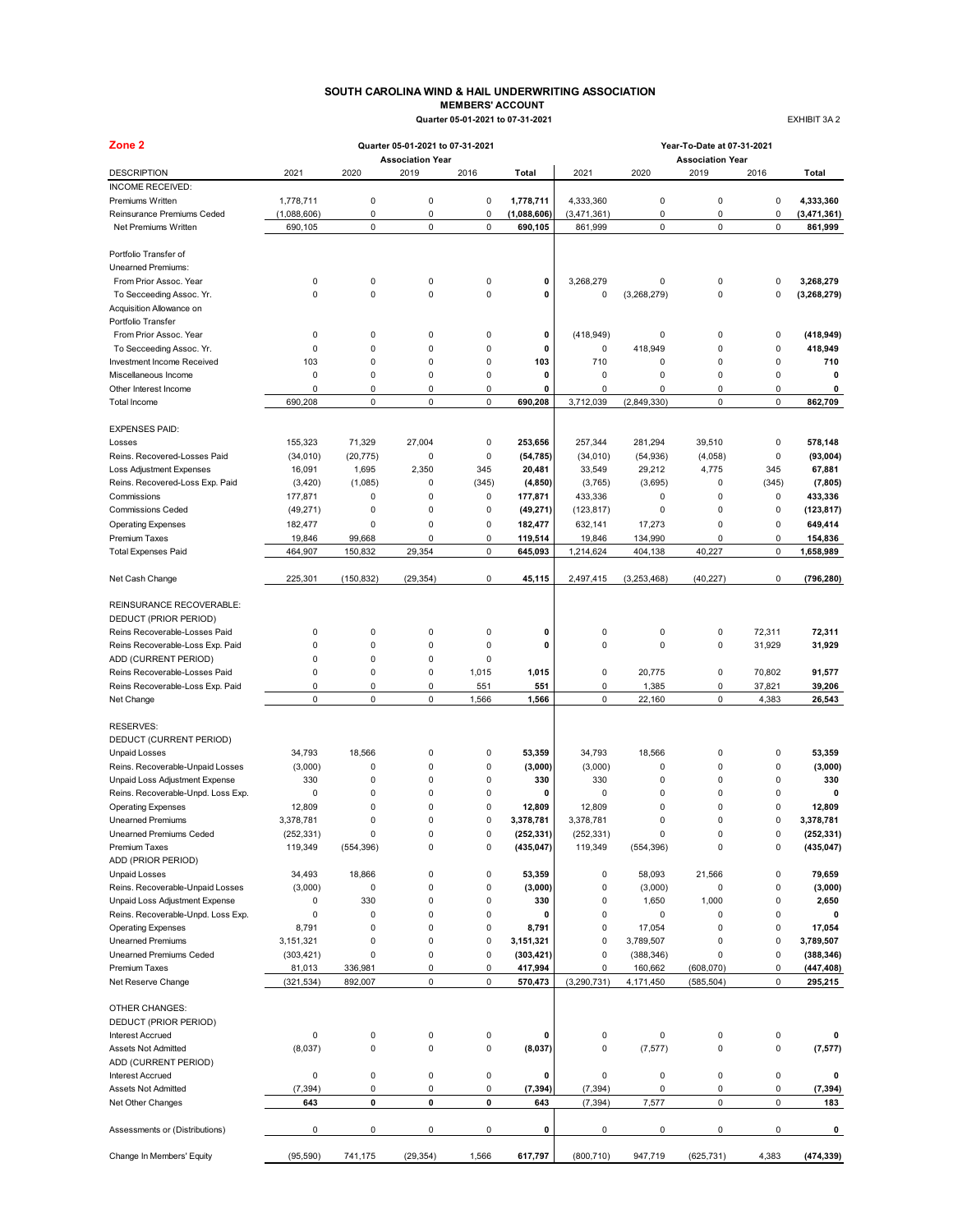## **SOUTH CAROLINA WIND & HAIL UNDERWRITING ASSOCIATION MEMBERS' ACCOUNT FOR UNSETTLED YEARS INCEPTION TO ASSOCIATION QUARTER ENDED JULY 31, 2021**

| <b>Combined Zones</b>                                      |                          |                |                |                | <b>EXHIBIT 3B</b>        |
|------------------------------------------------------------|--------------------------|----------------|----------------|----------------|--------------------------|
| <b>DESCRIPTION</b>                                         | 2021                     | 2020           | 2019           | 2016           | Total                    |
| INCOME RECEIVED:                                           |                          |                |                |                |                          |
| <b>Premiums Written</b>                                    | 22,262,163               | 32,829,220     | 36,796,841     | 59,233,264     | 151,121,488              |
| Reinsurance Premiums Ceded                                 | (16, 859, 387)           | (23, 344, 433) | (26, 352, 495) | (52,050,124)   | (118,606,439)            |
| Net Premiums Written                                       | 5,402,776                | 9,484,787      | 10,444,346     | 7,183,140      | 32,515,049               |
| Portfolio Transfer of                                      |                          |                |                |                |                          |
| <b>Unearned Premiums:</b>                                  |                          |                |                |                |                          |
| From Prior Assoc. Year                                     | 16,747,227               | 18,495,373     | 20,703,890     | 35,908,182     | 91,854,672               |
| To Succeeding Assoc. Yr.                                   | 0                        | (16, 747, 227) | (18, 495, 373) | (29,062,067)   | (64, 304, 667)           |
| Acquisition Allowance on                                   |                          |                |                |                |                          |
| Portfolio Transfer                                         |                          |                |                |                |                          |
| From Prior Assoc. Year                                     | (2, 146, 768)            | (2,505,830)    | (2,925,804)    | (4,560,694)    | (12, 139, 096)           |
| To Secceeding Assoc. Yr.                                   | 0                        | 2,146,768      | 2,505,830      | 3,920,839      | 8,573,437                |
| Investment Income Received                                 | 3,646                    | 53,167         | 150,268        | 31,947         | 239,028                  |
| Miscellaneous Income                                       | 0                        | 0              | 0              | 0              | 0                        |
| Other Interest Income                                      | $\mathbf 0$              | 0              | 0              | 0              | 0                        |
| <b>Total Income</b>                                        | 20,006,881               | 10,927,038     | 12,383,157     | 13,421,347     | 56,738,423               |
| <b>EXPENSES PAID:</b>                                      |                          |                |                |                |                          |
| Losses                                                     | 578,246                  | 1,631,779      | 1,180,289      | 17,278,219     | 20,668,533               |
| Reins. Recovered-Losses Paid                               | (44, 283)                | (84,990)       | (89, 153)      | (10, 830, 435) | (11,048,861)             |
| <b>Loss Adjustment Expenses</b>                            | 99,388                   | 170,767        | 438,067        | 8,622,676      | 9,330,898                |
| Reins. Recovered-Loss Exp. Paid                            | (3,765)                  | (9,290)        | (13, 915)      | (3,411,111)    | (3,438,081)              |
| Commissions                                                | 2,226,216                | 3,282,922      | 3,679,684      | 5,923,326      | 15,112,148               |
| <b>Commissions Ceded</b>                                   | (343,790)                | (508, 877)     | (650, 356)     | (952, 664)     | (2,455,687)              |
| <b>Operating Expenses</b>                                  | 3,247,557                | 4,674,440      | 5,597,218      | 4,109,677      | 17,628,892               |
| <b>Premium Taxes</b>                                       | 102,591                  | 919,366        | 1,021,389      | 1,829,105      | 3,872,451                |
| <b>Total Expenses Paid</b>                                 | 5,862,160                | 10,076,117     | 11,163,223     | 22,568,793     | 49,670,293               |
| Net Cash Change                                            | 14,144,721               | 850,921        | 1,219,934      | (9,147,446)    | 7,068,130                |
| <b>REINSURANCE RECOVERABLE:</b>                            |                          |                |                |                |                          |
| ADD (CURRENT PERIOD)                                       |                          |                |                |                |                          |
| Reins Recoverable-Losses Paid                              | 0                        | 20,775         | 0              | 1,132,337      | 1,153,112                |
| Reins Recoverable-Loss Exp. Paid                           | 0                        | 1,385          | 0              | 542,240        | 543,625                  |
| Net Change                                                 | 14, 144, 721             | 873,081        | 1,219,934      | (7, 472, 869)  | 8,764,867                |
| <b>RESERVES:</b>                                           |                          |                |                |                |                          |
| DEDUCT (CURRENT PERIOD)<br><b>Unpaid Losses</b>            | 118,176                  | 79,003         | 300            | 700,000        | 897,479                  |
| Reins. Recoverable-Unpaid Losses                           | (3,000)                  | 0              | 0              | 0              | (3,000)                  |
| Unpaid Loss Adjustment Expense                             | 4,990                    | 990            | 330            | 40,000         | 46,310                   |
| Reins. Recoverable-Unpd. Loss Exp.                         | 0                        | 0              | 0              | 0              | 0                        |
| <b>Operating Expenses</b>                                  | 66,213                   | 0              | 0              | 0              | 66.213                   |
| <b>Unearned Premiums</b><br><b>Unearned Premiums Ceded</b> | 17,657,841<br>(762, 083) | 0<br>0         | 0<br>0         | 0<br>0         | 17,657,841<br>(762, 083) |
| <b>Premium Taxes</b>                                       | 613,145                  | 0              | 0              | 0              | 613,145                  |
| <b>Total Reserves</b>                                      | 17,695,282               | 79,993         | 630            | 740,000        | 18,515,905               |
| <b>OTHER CHANGES:</b>                                      |                          |                |                |                |                          |
| <b>Interest Accrued</b>                                    | 0                        | $\pmb{0}$      | 0              | 0              | 0                        |
| <b>Assets Not Admitted</b>                                 | (37, 985)                | 0<br>0         | 0<br>0         | 0<br>0         | (37, 985)                |
| <b>Total Other Changes</b>                                 | (37, 985)                |                |                |                | (37, 985)<br>0           |
| Assessments or (Distributions)                             | 0                        | $\mathbf 0$    | $\mathbf 0$    | 8,000,000      | 8,000,000                |

Net Members' Equity (3,588,546) 793,088 1,219,304 (212,869) (1,789,023)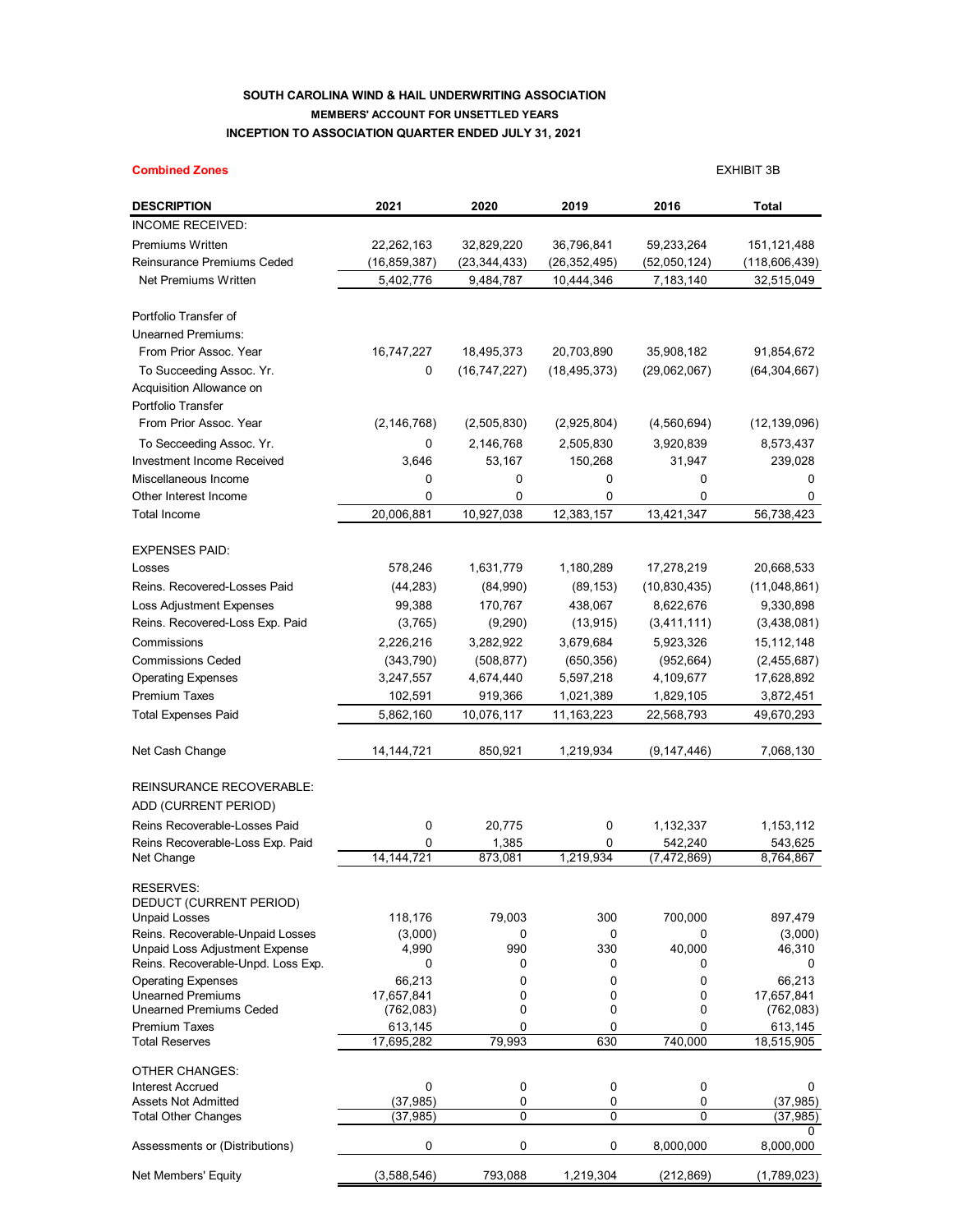## **SOUTH CAROLINA WIND & HAIL UNDERWRITING ASSOCIATION MEMBERS' ACCOUNT FOR UNSETTLED YEARS INCEPTION TO ASSOCIATION QUARTER ENDED JULY 31, 2021**

| <b>DESCRIPTION</b><br>2021<br>2020<br>2019<br>2016<br><b>Total</b><br><b>INCOME RECEIVED:</b><br>Premiums Written<br>17,928,803<br>26,400,858<br>29,290,286<br>47,609,814<br>121,229,761<br>Reinsurance Premiums Ceded<br>(13, 388, 026)<br>(18, 353, 791)<br>(20, 367, 420)<br>(40,602,668)<br>(92, 711, 905)<br>Net Premiums Written<br>4,540,777<br>8,047,067<br>8,922,866<br>7,007,146<br>28,517,856<br>Portfolio Transfer of<br><b>Unearned Premiums:</b><br>From Prior Assoc, Year<br>13,478,948<br>14,743,207<br>16,360,080<br>28,897,651<br>73,479,886<br>To Succeeding Assoc. Yr.<br>(13, 478, 948)<br>(14, 743, 207)<br>(23, 238, 837)<br>(51, 460, 992)<br>0<br>Acquisition Allowance on<br>Portfolio Transfer<br>From Prior Assoc. Year<br>(1,727,819)<br>(1,997,471)<br>(2,320,110)<br>(9,715,687)<br>(3,670,287)<br>1,727,819<br>1,997,471<br>To Secceeding Assoc. Yr.<br>3,135,212<br>6,860,502<br>0<br>Investment Income Received<br>2,936<br>42,756<br>119,613<br>25,678<br>190,983<br>Miscellaneous Income<br>0<br>0<br>0<br>0<br>0<br>0<br>0<br>0<br>0<br>Other Interest Income<br>0<br>16,294,842<br>12,156,563<br>9,084,430<br>10,336,713<br>47,872,548<br><b>Total Income</b><br><b>EXPENSES PAID:</b><br>320,902<br>803,421<br>16,070,690<br>18,380,699<br>Losses<br>1,185,686<br>Reins, Recovered-Losses Paid<br>(10, 273)<br>(23, 863)<br>(10, 143, 876)<br>(10, 190, 502)<br>(12, 490)<br><b>Loss Adjustment Expenses</b><br>65,839<br>113,336<br>282,578<br>7,967,789<br>8,429,542<br>Reins. Recovered-Loss Exp. Paid<br>$\mathbf 0$<br>(2,498,257)<br>0<br>0<br>(2,498,257)<br>1,792,880<br>2,640,086<br>2,929,028<br>Commissions<br>4,760,981<br>12,122,975<br><b>Commissions Ceded</b><br>(219, 973)<br>(507, 593)<br>(1,345,877)<br>(283, 378)<br>(334, 933)<br>2,615,416<br>3,759,128<br>4,455,386<br>3,303,228<br>14, 133, 158<br><b>Operating Expenses</b><br><b>Premium Taxes</b><br>82,745<br>739,913<br>814,200<br>1,470,177<br>3,107,035<br><b>Total Expenses Paid</b><br>4,647,536<br>8,925,817<br>20,423,138<br>42,138,772<br>8,142,281<br>942,149<br>1,410,896<br>Net Cash Change<br>11,647,306<br>(8, 266, 575)<br>5,733,776<br><b>REINSURANCE RECOVERABLE:</b><br>ADD (CURRENT PERIOD)<br>Reins Recoverable-Losses Paid<br>1,061,535<br>0<br>0<br>1,061,535<br>0<br>0<br>0<br>504,419<br>Reins Recoverable-Loss Exp. Paid<br>0<br>504,419<br>11,647,306<br>942,149<br>1,410,896<br>(6,700,621)<br>7,299,730<br>Net Change<br><b>RESERVES:</b><br>0<br>DEDUCT (CURRENT PERIOD)<br>0<br>0<br>0<br>0<br><b>Unpaid Losses</b><br>83,383<br>60,437<br>300<br>700,000<br>844,120<br>Reins. Recoverable-Unpaid Losses<br>0<br>0<br>0<br>0<br>0<br>Unpaid Loss Adjustment Expense<br>990<br>330<br>40,000<br>4,660<br>45,980<br>Reins. Recoverable-Unpd. Loss Exp.<br>0<br>0<br>0<br>0<br>0<br><b>Operating Expenses</b><br>53,404<br>53,404<br>0<br>0<br>0<br><b>Unearned Premiums</b><br>14,279,060<br>14,279,060<br>0<br>0<br>0<br><b>Unearned Premiums Ceded</b><br>0<br>(509, 752)<br>0<br>(509, 752)<br>0<br>0<br><b>Premium Taxes</b><br>493,796<br>554,396<br>0<br>1,048,192<br>630<br>740,000<br><b>Total Reserves</b><br>14,404,551<br>615,823<br>15,761,004<br><b>OTHER CHANGES:</b><br>0<br>0<br><b>Interest Accrued</b><br>0<br>$\boldsymbol{0}$<br>0<br><b>Assets Not Admitted</b><br>(30, 591)<br>0<br>0<br>0<br>(30, 591)<br>$\pmb{0}$<br>0<br>0<br>(30, 591)<br><b>Total Other Changes</b><br>(30, 591)<br>0<br>0<br>0<br>Assessments or (Distributions)<br>6,550,225<br>6,550,225<br>(2,787,836)<br>326,326<br>1,410,266<br>(890, 396)<br>Net Members' Equity<br>(1,941,640) | Zone 1 |  |  | <b>EXHIBIT 3B1</b> |  |  |
|-----------------------------------------------------------------------------------------------------------------------------------------------------------------------------------------------------------------------------------------------------------------------------------------------------------------------------------------------------------------------------------------------------------------------------------------------------------------------------------------------------------------------------------------------------------------------------------------------------------------------------------------------------------------------------------------------------------------------------------------------------------------------------------------------------------------------------------------------------------------------------------------------------------------------------------------------------------------------------------------------------------------------------------------------------------------------------------------------------------------------------------------------------------------------------------------------------------------------------------------------------------------------------------------------------------------------------------------------------------------------------------------------------------------------------------------------------------------------------------------------------------------------------------------------------------------------------------------------------------------------------------------------------------------------------------------------------------------------------------------------------------------------------------------------------------------------------------------------------------------------------------------------------------------------------------------------------------------------------------------------------------------------------------------------------------------------------------------------------------------------------------------------------------------------------------------------------------------------------------------------------------------------------------------------------------------------------------------------------------------------------------------------------------------------------------------------------------------------------------------------------------------------------------------------------------------------------------------------------------------------------------------------------------------------------------------------------------------------------------------------------------------------------------------------------------------------------------------------------------------------------------------------------------------------------------------------------------------------------------------------------------------------------------------------------------------------------------------------------------------------------------------------------------------------------------------------------------------------------------------------------------------------------------------------------------------------------------------------------------------------------------------------------------------------------------------------------------------------------------------------------------------------------------------------------------------------------------------------------------------------------------|--------|--|--|--------------------|--|--|
|                                                                                                                                                                                                                                                                                                                                                                                                                                                                                                                                                                                                                                                                                                                                                                                                                                                                                                                                                                                                                                                                                                                                                                                                                                                                                                                                                                                                                                                                                                                                                                                                                                                                                                                                                                                                                                                                                                                                                                                                                                                                                                                                                                                                                                                                                                                                                                                                                                                                                                                                                                                                                                                                                                                                                                                                                                                                                                                                                                                                                                                                                                                                                                                                                                                                                                                                                                                                                                                                                                                                                                                                                                   |        |  |  |                    |  |  |
|                                                                                                                                                                                                                                                                                                                                                                                                                                                                                                                                                                                                                                                                                                                                                                                                                                                                                                                                                                                                                                                                                                                                                                                                                                                                                                                                                                                                                                                                                                                                                                                                                                                                                                                                                                                                                                                                                                                                                                                                                                                                                                                                                                                                                                                                                                                                                                                                                                                                                                                                                                                                                                                                                                                                                                                                                                                                                                                                                                                                                                                                                                                                                                                                                                                                                                                                                                                                                                                                                                                                                                                                                                   |        |  |  |                    |  |  |
|                                                                                                                                                                                                                                                                                                                                                                                                                                                                                                                                                                                                                                                                                                                                                                                                                                                                                                                                                                                                                                                                                                                                                                                                                                                                                                                                                                                                                                                                                                                                                                                                                                                                                                                                                                                                                                                                                                                                                                                                                                                                                                                                                                                                                                                                                                                                                                                                                                                                                                                                                                                                                                                                                                                                                                                                                                                                                                                                                                                                                                                                                                                                                                                                                                                                                                                                                                                                                                                                                                                                                                                                                                   |        |  |  |                    |  |  |
|                                                                                                                                                                                                                                                                                                                                                                                                                                                                                                                                                                                                                                                                                                                                                                                                                                                                                                                                                                                                                                                                                                                                                                                                                                                                                                                                                                                                                                                                                                                                                                                                                                                                                                                                                                                                                                                                                                                                                                                                                                                                                                                                                                                                                                                                                                                                                                                                                                                                                                                                                                                                                                                                                                                                                                                                                                                                                                                                                                                                                                                                                                                                                                                                                                                                                                                                                                                                                                                                                                                                                                                                                                   |        |  |  |                    |  |  |
|                                                                                                                                                                                                                                                                                                                                                                                                                                                                                                                                                                                                                                                                                                                                                                                                                                                                                                                                                                                                                                                                                                                                                                                                                                                                                                                                                                                                                                                                                                                                                                                                                                                                                                                                                                                                                                                                                                                                                                                                                                                                                                                                                                                                                                                                                                                                                                                                                                                                                                                                                                                                                                                                                                                                                                                                                                                                                                                                                                                                                                                                                                                                                                                                                                                                                                                                                                                                                                                                                                                                                                                                                                   |        |  |  |                    |  |  |
|                                                                                                                                                                                                                                                                                                                                                                                                                                                                                                                                                                                                                                                                                                                                                                                                                                                                                                                                                                                                                                                                                                                                                                                                                                                                                                                                                                                                                                                                                                                                                                                                                                                                                                                                                                                                                                                                                                                                                                                                                                                                                                                                                                                                                                                                                                                                                                                                                                                                                                                                                                                                                                                                                                                                                                                                                                                                                                                                                                                                                                                                                                                                                                                                                                                                                                                                                                                                                                                                                                                                                                                                                                   |        |  |  |                    |  |  |
|                                                                                                                                                                                                                                                                                                                                                                                                                                                                                                                                                                                                                                                                                                                                                                                                                                                                                                                                                                                                                                                                                                                                                                                                                                                                                                                                                                                                                                                                                                                                                                                                                                                                                                                                                                                                                                                                                                                                                                                                                                                                                                                                                                                                                                                                                                                                                                                                                                                                                                                                                                                                                                                                                                                                                                                                                                                                                                                                                                                                                                                                                                                                                                                                                                                                                                                                                                                                                                                                                                                                                                                                                                   |        |  |  |                    |  |  |
|                                                                                                                                                                                                                                                                                                                                                                                                                                                                                                                                                                                                                                                                                                                                                                                                                                                                                                                                                                                                                                                                                                                                                                                                                                                                                                                                                                                                                                                                                                                                                                                                                                                                                                                                                                                                                                                                                                                                                                                                                                                                                                                                                                                                                                                                                                                                                                                                                                                                                                                                                                                                                                                                                                                                                                                                                                                                                                                                                                                                                                                                                                                                                                                                                                                                                                                                                                                                                                                                                                                                                                                                                                   |        |  |  |                    |  |  |
|                                                                                                                                                                                                                                                                                                                                                                                                                                                                                                                                                                                                                                                                                                                                                                                                                                                                                                                                                                                                                                                                                                                                                                                                                                                                                                                                                                                                                                                                                                                                                                                                                                                                                                                                                                                                                                                                                                                                                                                                                                                                                                                                                                                                                                                                                                                                                                                                                                                                                                                                                                                                                                                                                                                                                                                                                                                                                                                                                                                                                                                                                                                                                                                                                                                                                                                                                                                                                                                                                                                                                                                                                                   |        |  |  |                    |  |  |
|                                                                                                                                                                                                                                                                                                                                                                                                                                                                                                                                                                                                                                                                                                                                                                                                                                                                                                                                                                                                                                                                                                                                                                                                                                                                                                                                                                                                                                                                                                                                                                                                                                                                                                                                                                                                                                                                                                                                                                                                                                                                                                                                                                                                                                                                                                                                                                                                                                                                                                                                                                                                                                                                                                                                                                                                                                                                                                                                                                                                                                                                                                                                                                                                                                                                                                                                                                                                                                                                                                                                                                                                                                   |        |  |  |                    |  |  |
|                                                                                                                                                                                                                                                                                                                                                                                                                                                                                                                                                                                                                                                                                                                                                                                                                                                                                                                                                                                                                                                                                                                                                                                                                                                                                                                                                                                                                                                                                                                                                                                                                                                                                                                                                                                                                                                                                                                                                                                                                                                                                                                                                                                                                                                                                                                                                                                                                                                                                                                                                                                                                                                                                                                                                                                                                                                                                                                                                                                                                                                                                                                                                                                                                                                                                                                                                                                                                                                                                                                                                                                                                                   |        |  |  |                    |  |  |
|                                                                                                                                                                                                                                                                                                                                                                                                                                                                                                                                                                                                                                                                                                                                                                                                                                                                                                                                                                                                                                                                                                                                                                                                                                                                                                                                                                                                                                                                                                                                                                                                                                                                                                                                                                                                                                                                                                                                                                                                                                                                                                                                                                                                                                                                                                                                                                                                                                                                                                                                                                                                                                                                                                                                                                                                                                                                                                                                                                                                                                                                                                                                                                                                                                                                                                                                                                                                                                                                                                                                                                                                                                   |        |  |  |                    |  |  |
|                                                                                                                                                                                                                                                                                                                                                                                                                                                                                                                                                                                                                                                                                                                                                                                                                                                                                                                                                                                                                                                                                                                                                                                                                                                                                                                                                                                                                                                                                                                                                                                                                                                                                                                                                                                                                                                                                                                                                                                                                                                                                                                                                                                                                                                                                                                                                                                                                                                                                                                                                                                                                                                                                                                                                                                                                                                                                                                                                                                                                                                                                                                                                                                                                                                                                                                                                                                                                                                                                                                                                                                                                                   |        |  |  |                    |  |  |
|                                                                                                                                                                                                                                                                                                                                                                                                                                                                                                                                                                                                                                                                                                                                                                                                                                                                                                                                                                                                                                                                                                                                                                                                                                                                                                                                                                                                                                                                                                                                                                                                                                                                                                                                                                                                                                                                                                                                                                                                                                                                                                                                                                                                                                                                                                                                                                                                                                                                                                                                                                                                                                                                                                                                                                                                                                                                                                                                                                                                                                                                                                                                                                                                                                                                                                                                                                                                                                                                                                                                                                                                                                   |        |  |  |                    |  |  |
|                                                                                                                                                                                                                                                                                                                                                                                                                                                                                                                                                                                                                                                                                                                                                                                                                                                                                                                                                                                                                                                                                                                                                                                                                                                                                                                                                                                                                                                                                                                                                                                                                                                                                                                                                                                                                                                                                                                                                                                                                                                                                                                                                                                                                                                                                                                                                                                                                                                                                                                                                                                                                                                                                                                                                                                                                                                                                                                                                                                                                                                                                                                                                                                                                                                                                                                                                                                                                                                                                                                                                                                                                                   |        |  |  |                    |  |  |
|                                                                                                                                                                                                                                                                                                                                                                                                                                                                                                                                                                                                                                                                                                                                                                                                                                                                                                                                                                                                                                                                                                                                                                                                                                                                                                                                                                                                                                                                                                                                                                                                                                                                                                                                                                                                                                                                                                                                                                                                                                                                                                                                                                                                                                                                                                                                                                                                                                                                                                                                                                                                                                                                                                                                                                                                                                                                                                                                                                                                                                                                                                                                                                                                                                                                                                                                                                                                                                                                                                                                                                                                                                   |        |  |  |                    |  |  |
|                                                                                                                                                                                                                                                                                                                                                                                                                                                                                                                                                                                                                                                                                                                                                                                                                                                                                                                                                                                                                                                                                                                                                                                                                                                                                                                                                                                                                                                                                                                                                                                                                                                                                                                                                                                                                                                                                                                                                                                                                                                                                                                                                                                                                                                                                                                                                                                                                                                                                                                                                                                                                                                                                                                                                                                                                                                                                                                                                                                                                                                                                                                                                                                                                                                                                                                                                                                                                                                                                                                                                                                                                                   |        |  |  |                    |  |  |
|                                                                                                                                                                                                                                                                                                                                                                                                                                                                                                                                                                                                                                                                                                                                                                                                                                                                                                                                                                                                                                                                                                                                                                                                                                                                                                                                                                                                                                                                                                                                                                                                                                                                                                                                                                                                                                                                                                                                                                                                                                                                                                                                                                                                                                                                                                                                                                                                                                                                                                                                                                                                                                                                                                                                                                                                                                                                                                                                                                                                                                                                                                                                                                                                                                                                                                                                                                                                                                                                                                                                                                                                                                   |        |  |  |                    |  |  |
|                                                                                                                                                                                                                                                                                                                                                                                                                                                                                                                                                                                                                                                                                                                                                                                                                                                                                                                                                                                                                                                                                                                                                                                                                                                                                                                                                                                                                                                                                                                                                                                                                                                                                                                                                                                                                                                                                                                                                                                                                                                                                                                                                                                                                                                                                                                                                                                                                                                                                                                                                                                                                                                                                                                                                                                                                                                                                                                                                                                                                                                                                                                                                                                                                                                                                                                                                                                                                                                                                                                                                                                                                                   |        |  |  |                    |  |  |
|                                                                                                                                                                                                                                                                                                                                                                                                                                                                                                                                                                                                                                                                                                                                                                                                                                                                                                                                                                                                                                                                                                                                                                                                                                                                                                                                                                                                                                                                                                                                                                                                                                                                                                                                                                                                                                                                                                                                                                                                                                                                                                                                                                                                                                                                                                                                                                                                                                                                                                                                                                                                                                                                                                                                                                                                                                                                                                                                                                                                                                                                                                                                                                                                                                                                                                                                                                                                                                                                                                                                                                                                                                   |        |  |  |                    |  |  |
|                                                                                                                                                                                                                                                                                                                                                                                                                                                                                                                                                                                                                                                                                                                                                                                                                                                                                                                                                                                                                                                                                                                                                                                                                                                                                                                                                                                                                                                                                                                                                                                                                                                                                                                                                                                                                                                                                                                                                                                                                                                                                                                                                                                                                                                                                                                                                                                                                                                                                                                                                                                                                                                                                                                                                                                                                                                                                                                                                                                                                                                                                                                                                                                                                                                                                                                                                                                                                                                                                                                                                                                                                                   |        |  |  |                    |  |  |
|                                                                                                                                                                                                                                                                                                                                                                                                                                                                                                                                                                                                                                                                                                                                                                                                                                                                                                                                                                                                                                                                                                                                                                                                                                                                                                                                                                                                                                                                                                                                                                                                                                                                                                                                                                                                                                                                                                                                                                                                                                                                                                                                                                                                                                                                                                                                                                                                                                                                                                                                                                                                                                                                                                                                                                                                                                                                                                                                                                                                                                                                                                                                                                                                                                                                                                                                                                                                                                                                                                                                                                                                                                   |        |  |  |                    |  |  |
|                                                                                                                                                                                                                                                                                                                                                                                                                                                                                                                                                                                                                                                                                                                                                                                                                                                                                                                                                                                                                                                                                                                                                                                                                                                                                                                                                                                                                                                                                                                                                                                                                                                                                                                                                                                                                                                                                                                                                                                                                                                                                                                                                                                                                                                                                                                                                                                                                                                                                                                                                                                                                                                                                                                                                                                                                                                                                                                                                                                                                                                                                                                                                                                                                                                                                                                                                                                                                                                                                                                                                                                                                                   |        |  |  |                    |  |  |
|                                                                                                                                                                                                                                                                                                                                                                                                                                                                                                                                                                                                                                                                                                                                                                                                                                                                                                                                                                                                                                                                                                                                                                                                                                                                                                                                                                                                                                                                                                                                                                                                                                                                                                                                                                                                                                                                                                                                                                                                                                                                                                                                                                                                                                                                                                                                                                                                                                                                                                                                                                                                                                                                                                                                                                                                                                                                                                                                                                                                                                                                                                                                                                                                                                                                                                                                                                                                                                                                                                                                                                                                                                   |        |  |  |                    |  |  |
|                                                                                                                                                                                                                                                                                                                                                                                                                                                                                                                                                                                                                                                                                                                                                                                                                                                                                                                                                                                                                                                                                                                                                                                                                                                                                                                                                                                                                                                                                                                                                                                                                                                                                                                                                                                                                                                                                                                                                                                                                                                                                                                                                                                                                                                                                                                                                                                                                                                                                                                                                                                                                                                                                                                                                                                                                                                                                                                                                                                                                                                                                                                                                                                                                                                                                                                                                                                                                                                                                                                                                                                                                                   |        |  |  |                    |  |  |
|                                                                                                                                                                                                                                                                                                                                                                                                                                                                                                                                                                                                                                                                                                                                                                                                                                                                                                                                                                                                                                                                                                                                                                                                                                                                                                                                                                                                                                                                                                                                                                                                                                                                                                                                                                                                                                                                                                                                                                                                                                                                                                                                                                                                                                                                                                                                                                                                                                                                                                                                                                                                                                                                                                                                                                                                                                                                                                                                                                                                                                                                                                                                                                                                                                                                                                                                                                                                                                                                                                                                                                                                                                   |        |  |  |                    |  |  |
|                                                                                                                                                                                                                                                                                                                                                                                                                                                                                                                                                                                                                                                                                                                                                                                                                                                                                                                                                                                                                                                                                                                                                                                                                                                                                                                                                                                                                                                                                                                                                                                                                                                                                                                                                                                                                                                                                                                                                                                                                                                                                                                                                                                                                                                                                                                                                                                                                                                                                                                                                                                                                                                                                                                                                                                                                                                                                                                                                                                                                                                                                                                                                                                                                                                                                                                                                                                                                                                                                                                                                                                                                                   |        |  |  |                    |  |  |
|                                                                                                                                                                                                                                                                                                                                                                                                                                                                                                                                                                                                                                                                                                                                                                                                                                                                                                                                                                                                                                                                                                                                                                                                                                                                                                                                                                                                                                                                                                                                                                                                                                                                                                                                                                                                                                                                                                                                                                                                                                                                                                                                                                                                                                                                                                                                                                                                                                                                                                                                                                                                                                                                                                                                                                                                                                                                                                                                                                                                                                                                                                                                                                                                                                                                                                                                                                                                                                                                                                                                                                                                                                   |        |  |  |                    |  |  |
|                                                                                                                                                                                                                                                                                                                                                                                                                                                                                                                                                                                                                                                                                                                                                                                                                                                                                                                                                                                                                                                                                                                                                                                                                                                                                                                                                                                                                                                                                                                                                                                                                                                                                                                                                                                                                                                                                                                                                                                                                                                                                                                                                                                                                                                                                                                                                                                                                                                                                                                                                                                                                                                                                                                                                                                                                                                                                                                                                                                                                                                                                                                                                                                                                                                                                                                                                                                                                                                                                                                                                                                                                                   |        |  |  |                    |  |  |
|                                                                                                                                                                                                                                                                                                                                                                                                                                                                                                                                                                                                                                                                                                                                                                                                                                                                                                                                                                                                                                                                                                                                                                                                                                                                                                                                                                                                                                                                                                                                                                                                                                                                                                                                                                                                                                                                                                                                                                                                                                                                                                                                                                                                                                                                                                                                                                                                                                                                                                                                                                                                                                                                                                                                                                                                                                                                                                                                                                                                                                                                                                                                                                                                                                                                                                                                                                                                                                                                                                                                                                                                                                   |        |  |  |                    |  |  |
|                                                                                                                                                                                                                                                                                                                                                                                                                                                                                                                                                                                                                                                                                                                                                                                                                                                                                                                                                                                                                                                                                                                                                                                                                                                                                                                                                                                                                                                                                                                                                                                                                                                                                                                                                                                                                                                                                                                                                                                                                                                                                                                                                                                                                                                                                                                                                                                                                                                                                                                                                                                                                                                                                                                                                                                                                                                                                                                                                                                                                                                                                                                                                                                                                                                                                                                                                                                                                                                                                                                                                                                                                                   |        |  |  |                    |  |  |
|                                                                                                                                                                                                                                                                                                                                                                                                                                                                                                                                                                                                                                                                                                                                                                                                                                                                                                                                                                                                                                                                                                                                                                                                                                                                                                                                                                                                                                                                                                                                                                                                                                                                                                                                                                                                                                                                                                                                                                                                                                                                                                                                                                                                                                                                                                                                                                                                                                                                                                                                                                                                                                                                                                                                                                                                                                                                                                                                                                                                                                                                                                                                                                                                                                                                                                                                                                                                                                                                                                                                                                                                                                   |        |  |  |                    |  |  |
|                                                                                                                                                                                                                                                                                                                                                                                                                                                                                                                                                                                                                                                                                                                                                                                                                                                                                                                                                                                                                                                                                                                                                                                                                                                                                                                                                                                                                                                                                                                                                                                                                                                                                                                                                                                                                                                                                                                                                                                                                                                                                                                                                                                                                                                                                                                                                                                                                                                                                                                                                                                                                                                                                                                                                                                                                                                                                                                                                                                                                                                                                                                                                                                                                                                                                                                                                                                                                                                                                                                                                                                                                                   |        |  |  |                    |  |  |
|                                                                                                                                                                                                                                                                                                                                                                                                                                                                                                                                                                                                                                                                                                                                                                                                                                                                                                                                                                                                                                                                                                                                                                                                                                                                                                                                                                                                                                                                                                                                                                                                                                                                                                                                                                                                                                                                                                                                                                                                                                                                                                                                                                                                                                                                                                                                                                                                                                                                                                                                                                                                                                                                                                                                                                                                                                                                                                                                                                                                                                                                                                                                                                                                                                                                                                                                                                                                                                                                                                                                                                                                                                   |        |  |  |                    |  |  |
|                                                                                                                                                                                                                                                                                                                                                                                                                                                                                                                                                                                                                                                                                                                                                                                                                                                                                                                                                                                                                                                                                                                                                                                                                                                                                                                                                                                                                                                                                                                                                                                                                                                                                                                                                                                                                                                                                                                                                                                                                                                                                                                                                                                                                                                                                                                                                                                                                                                                                                                                                                                                                                                                                                                                                                                                                                                                                                                                                                                                                                                                                                                                                                                                                                                                                                                                                                                                                                                                                                                                                                                                                                   |        |  |  |                    |  |  |
|                                                                                                                                                                                                                                                                                                                                                                                                                                                                                                                                                                                                                                                                                                                                                                                                                                                                                                                                                                                                                                                                                                                                                                                                                                                                                                                                                                                                                                                                                                                                                                                                                                                                                                                                                                                                                                                                                                                                                                                                                                                                                                                                                                                                                                                                                                                                                                                                                                                                                                                                                                                                                                                                                                                                                                                                                                                                                                                                                                                                                                                                                                                                                                                                                                                                                                                                                                                                                                                                                                                                                                                                                                   |        |  |  |                    |  |  |
|                                                                                                                                                                                                                                                                                                                                                                                                                                                                                                                                                                                                                                                                                                                                                                                                                                                                                                                                                                                                                                                                                                                                                                                                                                                                                                                                                                                                                                                                                                                                                                                                                                                                                                                                                                                                                                                                                                                                                                                                                                                                                                                                                                                                                                                                                                                                                                                                                                                                                                                                                                                                                                                                                                                                                                                                                                                                                                                                                                                                                                                                                                                                                                                                                                                                                                                                                                                                                                                                                                                                                                                                                                   |        |  |  |                    |  |  |
|                                                                                                                                                                                                                                                                                                                                                                                                                                                                                                                                                                                                                                                                                                                                                                                                                                                                                                                                                                                                                                                                                                                                                                                                                                                                                                                                                                                                                                                                                                                                                                                                                                                                                                                                                                                                                                                                                                                                                                                                                                                                                                                                                                                                                                                                                                                                                                                                                                                                                                                                                                                                                                                                                                                                                                                                                                                                                                                                                                                                                                                                                                                                                                                                                                                                                                                                                                                                                                                                                                                                                                                                                                   |        |  |  |                    |  |  |
|                                                                                                                                                                                                                                                                                                                                                                                                                                                                                                                                                                                                                                                                                                                                                                                                                                                                                                                                                                                                                                                                                                                                                                                                                                                                                                                                                                                                                                                                                                                                                                                                                                                                                                                                                                                                                                                                                                                                                                                                                                                                                                                                                                                                                                                                                                                                                                                                                                                                                                                                                                                                                                                                                                                                                                                                                                                                                                                                                                                                                                                                                                                                                                                                                                                                                                                                                                                                                                                                                                                                                                                                                                   |        |  |  |                    |  |  |
|                                                                                                                                                                                                                                                                                                                                                                                                                                                                                                                                                                                                                                                                                                                                                                                                                                                                                                                                                                                                                                                                                                                                                                                                                                                                                                                                                                                                                                                                                                                                                                                                                                                                                                                                                                                                                                                                                                                                                                                                                                                                                                                                                                                                                                                                                                                                                                                                                                                                                                                                                                                                                                                                                                                                                                                                                                                                                                                                                                                                                                                                                                                                                                                                                                                                                                                                                                                                                                                                                                                                                                                                                                   |        |  |  |                    |  |  |
|                                                                                                                                                                                                                                                                                                                                                                                                                                                                                                                                                                                                                                                                                                                                                                                                                                                                                                                                                                                                                                                                                                                                                                                                                                                                                                                                                                                                                                                                                                                                                                                                                                                                                                                                                                                                                                                                                                                                                                                                                                                                                                                                                                                                                                                                                                                                                                                                                                                                                                                                                                                                                                                                                                                                                                                                                                                                                                                                                                                                                                                                                                                                                                                                                                                                                                                                                                                                                                                                                                                                                                                                                                   |        |  |  |                    |  |  |
|                                                                                                                                                                                                                                                                                                                                                                                                                                                                                                                                                                                                                                                                                                                                                                                                                                                                                                                                                                                                                                                                                                                                                                                                                                                                                                                                                                                                                                                                                                                                                                                                                                                                                                                                                                                                                                                                                                                                                                                                                                                                                                                                                                                                                                                                                                                                                                                                                                                                                                                                                                                                                                                                                                                                                                                                                                                                                                                                                                                                                                                                                                                                                                                                                                                                                                                                                                                                                                                                                                                                                                                                                                   |        |  |  |                    |  |  |
|                                                                                                                                                                                                                                                                                                                                                                                                                                                                                                                                                                                                                                                                                                                                                                                                                                                                                                                                                                                                                                                                                                                                                                                                                                                                                                                                                                                                                                                                                                                                                                                                                                                                                                                                                                                                                                                                                                                                                                                                                                                                                                                                                                                                                                                                                                                                                                                                                                                                                                                                                                                                                                                                                                                                                                                                                                                                                                                                                                                                                                                                                                                                                                                                                                                                                                                                                                                                                                                                                                                                                                                                                                   |        |  |  |                    |  |  |
|                                                                                                                                                                                                                                                                                                                                                                                                                                                                                                                                                                                                                                                                                                                                                                                                                                                                                                                                                                                                                                                                                                                                                                                                                                                                                                                                                                                                                                                                                                                                                                                                                                                                                                                                                                                                                                                                                                                                                                                                                                                                                                                                                                                                                                                                                                                                                                                                                                                                                                                                                                                                                                                                                                                                                                                                                                                                                                                                                                                                                                                                                                                                                                                                                                                                                                                                                                                                                                                                                                                                                                                                                                   |        |  |  |                    |  |  |
|                                                                                                                                                                                                                                                                                                                                                                                                                                                                                                                                                                                                                                                                                                                                                                                                                                                                                                                                                                                                                                                                                                                                                                                                                                                                                                                                                                                                                                                                                                                                                                                                                                                                                                                                                                                                                                                                                                                                                                                                                                                                                                                                                                                                                                                                                                                                                                                                                                                                                                                                                                                                                                                                                                                                                                                                                                                                                                                                                                                                                                                                                                                                                                                                                                                                                                                                                                                                                                                                                                                                                                                                                                   |        |  |  |                    |  |  |
|                                                                                                                                                                                                                                                                                                                                                                                                                                                                                                                                                                                                                                                                                                                                                                                                                                                                                                                                                                                                                                                                                                                                                                                                                                                                                                                                                                                                                                                                                                                                                                                                                                                                                                                                                                                                                                                                                                                                                                                                                                                                                                                                                                                                                                                                                                                                                                                                                                                                                                                                                                                                                                                                                                                                                                                                                                                                                                                                                                                                                                                                                                                                                                                                                                                                                                                                                                                                                                                                                                                                                                                                                                   |        |  |  |                    |  |  |
|                                                                                                                                                                                                                                                                                                                                                                                                                                                                                                                                                                                                                                                                                                                                                                                                                                                                                                                                                                                                                                                                                                                                                                                                                                                                                                                                                                                                                                                                                                                                                                                                                                                                                                                                                                                                                                                                                                                                                                                                                                                                                                                                                                                                                                                                                                                                                                                                                                                                                                                                                                                                                                                                                                                                                                                                                                                                                                                                                                                                                                                                                                                                                                                                                                                                                                                                                                                                                                                                                                                                                                                                                                   |        |  |  |                    |  |  |
|                                                                                                                                                                                                                                                                                                                                                                                                                                                                                                                                                                                                                                                                                                                                                                                                                                                                                                                                                                                                                                                                                                                                                                                                                                                                                                                                                                                                                                                                                                                                                                                                                                                                                                                                                                                                                                                                                                                                                                                                                                                                                                                                                                                                                                                                                                                                                                                                                                                                                                                                                                                                                                                                                                                                                                                                                                                                                                                                                                                                                                                                                                                                                                                                                                                                                                                                                                                                                                                                                                                                                                                                                                   |        |  |  |                    |  |  |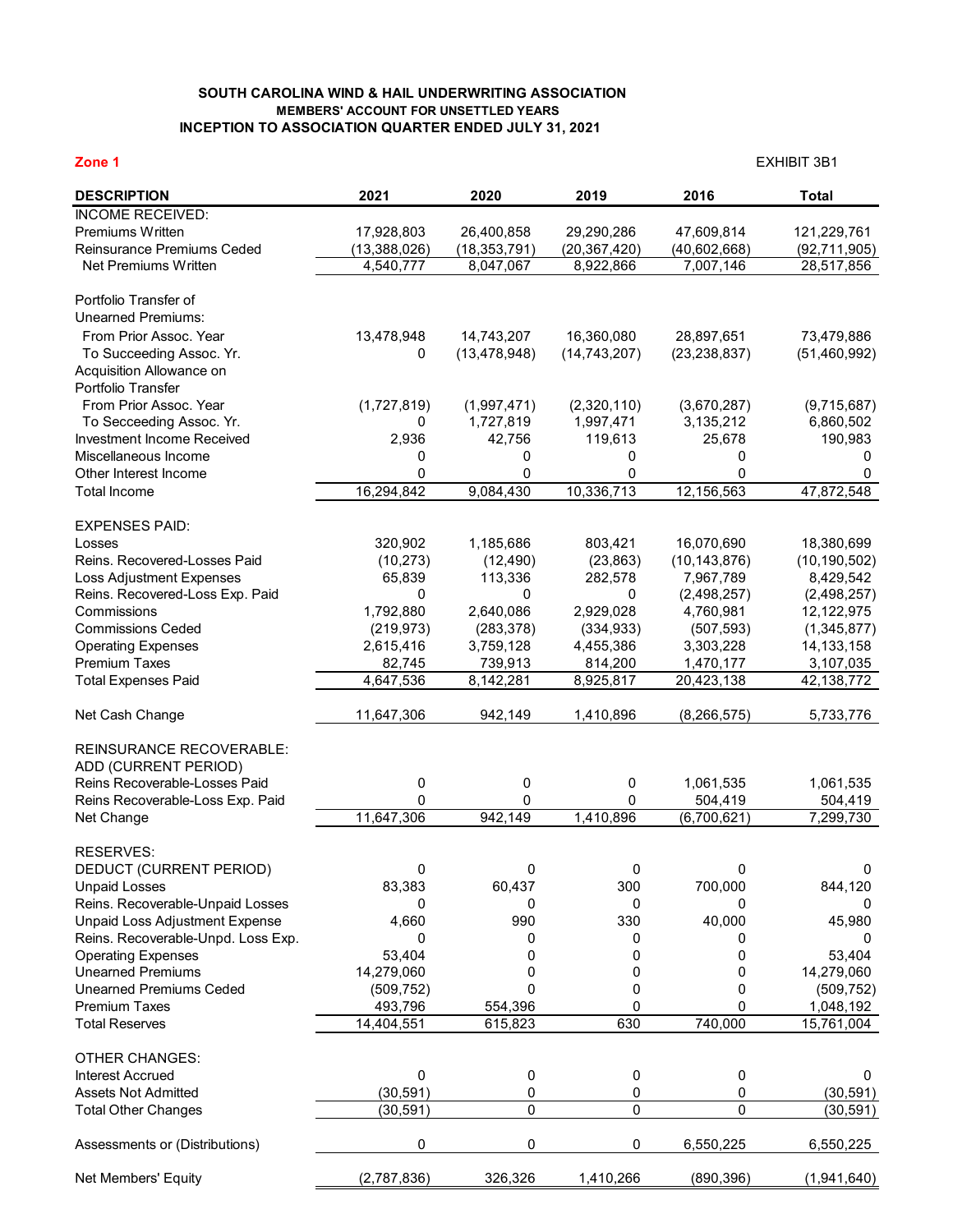## **SOUTH CAROLINA WIND & HAIL UNDERWRITING ASSOCIATION MEMBERS' ACCOUNT FOR UNSETTLED YEARS INCEPTION TO ASSOCIATION QUARTER ENDED JULY 31, 2021**

| Zone <sub>2</sub>                                      |                       |                       |                       | <b>EXHIBIT 3B2</b>    |                          |  |  |
|--------------------------------------------------------|-----------------------|-----------------------|-----------------------|-----------------------|--------------------------|--|--|
| <b>DESCRIPTION</b>                                     | 2021                  | 2020                  | 2019                  | 2016                  | <b>Total</b>             |  |  |
| <b>INCOME RECEIVED:</b>                                |                       |                       |                       |                       |                          |  |  |
| Premiums Written                                       | 4,333,360             | 6,428,362             | 7,506,555             | 11,623,450            | 29,891,727               |  |  |
| Reinsurance Premiums Ceded                             | (3,471,361)           | (4,990,642)           | (5,985,075)           | (11, 447, 456)        | (25, 894, 534)           |  |  |
| Net Premiums Written                                   | 861,999               | 1,437,720             | 1,521,480             | 175,994               | 3,997,193                |  |  |
| Portfolio Transfer of                                  |                       |                       |                       |                       |                          |  |  |
| <b>Unearned Premiums:</b>                              |                       |                       |                       |                       |                          |  |  |
| From Prior Assoc. Year                                 | 3,268,279             | 3,752,166             | 4,343,810             | 7,010,531             | 18,374,786               |  |  |
| To Succeeding Assoc. Yr.                               | 0                     | (3,268,279)           | (3,752,166)           | (5,823,230)           | (12, 843, 675)           |  |  |
| Acquisition Allowance on                               |                       |                       |                       |                       |                          |  |  |
| Portfolio Transfer<br>From Prior Assoc. Year           | (418, 949)            |                       |                       |                       |                          |  |  |
| To Secceeding Assoc. Yr.                               | 0                     | (508, 359)<br>418,949 | (605, 694)<br>508,359 | (890, 407)<br>785,627 | (2,423,409)<br>1,712,935 |  |  |
| Investment Income Received                             | 710                   | 10,411                | 30,655                | 6,269                 | 48,045                   |  |  |
| Miscellaneous Income                                   | 0                     | 0                     | 0                     | 0                     | 0                        |  |  |
| Other Interest Income                                  | 0                     | 0                     | 0                     | $\Omega$              | 0                        |  |  |
| <b>Total Income</b>                                    | 3,712,039             | 1,842,608             | 2,046,444             | 1,264,784             | 8,865,875                |  |  |
|                                                        |                       |                       |                       |                       |                          |  |  |
| <b>EXPENSES PAID:</b><br>Losses                        | 257,344               | 446,093               | 376,868               | 1,207,529             | 2,287,834                |  |  |
| Reins. Recovered-Losses Paid                           | (34, 010)             | (72, 500)             | (65, 290)             | (686, 559)            | (858, 359)               |  |  |
| Loss Adjustment Expenses                               | 33,549                | 57,431                | 155,489               | 654,888               | 901,357                  |  |  |
| Reins. Recovered-Loss Exp. Paid                        | (3,765)               | (9,290)               | (13, 915)             | (912, 854)            | (939, 824)               |  |  |
| Commissions                                            | 433,336               | 642,836               | 750,656               | 1,162,345             | 2,989,173                |  |  |
| <b>Commissions Ceded</b>                               | (123, 817)            | (225, 499)            | (315, 423)            | (445, 071)            | (1, 109, 810)            |  |  |
| <b>Operating Expenses</b>                              | 632,141               | 915,312               | 1,141,832             | 806,449               | 3,495,734                |  |  |
| Premium Taxes                                          | 19,846                | 179,453               | 207,189               | 358,928               | 765,416                  |  |  |
| <b>Total Expenses Paid</b>                             | 1,214,624             | 1,933,836             | 2,237,406             | 2,145,655             | 7,531,521                |  |  |
| Net Cash Change                                        | 2,497,415             | (91, 228)             | (190, 962)            | (880, 871)            | 1,334,355                |  |  |
| <b>REINSURANCE RECOVERABLE:</b>                        |                       |                       |                       |                       |                          |  |  |
| ADD (CURRENT PERIOD)                                   |                       |                       |                       |                       |                          |  |  |
| Reins Recoverable-Losses Paid                          | 0                     | 20,775                | 0                     | 70,802                | 91,577                   |  |  |
| Reins Recoverable-Loss Exp. Paid                       | 0                     | 1,385                 | 0                     | 37,821                | 39,206                   |  |  |
| Net Change                                             | 2,497,415             | (69,068)              | (190, 962)            | (772, 248)            | 1,465,138                |  |  |
| RESERVES:                                              |                       |                       |                       |                       |                          |  |  |
| DEDUCT (CURRENT PERIOD)                                |                       |                       |                       |                       |                          |  |  |
| <b>Unpaid Losses</b>                                   | 34,793                | 18,566                | 0                     | 0                     | 53,359                   |  |  |
| Reins. Recoverable-Unpaid Losses                       | (3,000)               | 0                     | 0                     | 0                     | (3,000)                  |  |  |
| Unpaid Loss Adjustment Expense                         | 330                   | 0                     | 0                     | 0                     | 330                      |  |  |
| Reins. Recoverable-Unpd. Loss Exp.                     | 0                     | 0                     | 0                     | 0                     | 0                        |  |  |
| <b>Operating Expenses</b>                              | 12,809                | 0                     | 0                     | 0                     | 12,809                   |  |  |
| <b>Unearned Premiums</b>                               | 3,378,781             | 0                     | 0                     | 0                     | 3,378,781                |  |  |
| <b>Unearned Premiums Ceded</b><br><b>Premium Taxes</b> | (252, 331)<br>119,349 | 0<br>(554, 396)       | 0<br>0                | 0<br>0                | (252, 331)<br>(435, 047) |  |  |
| <b>Total Reserves</b>                                  | 3,290,731             | (535, 830)            | 0                     | 0                     | 2,754,901                |  |  |
|                                                        |                       |                       |                       |                       |                          |  |  |
| <b>OTHER CHANGES:</b>                                  |                       |                       |                       |                       |                          |  |  |
| <b>Interest Accrued</b>                                | 0                     | 0                     | 0                     | 0                     | 0                        |  |  |
| <b>Assets Not Admitted</b>                             | (7, 394)              | 0                     | 0                     | 0                     | (7, 394)                 |  |  |
| <b>Total Other Changes</b>                             | (7, 394)              | 0                     | 0                     | 0                     | (7, 394)<br>0            |  |  |
| Assessments or (Distributions)                         | 0                     | 0                     | 0                     | 1,449,775             | 1,449,775                |  |  |
| Net Members' Equity                                    | (800, 710)            | 466,762               | (190, 962)            | 677,528               | 152,618                  |  |  |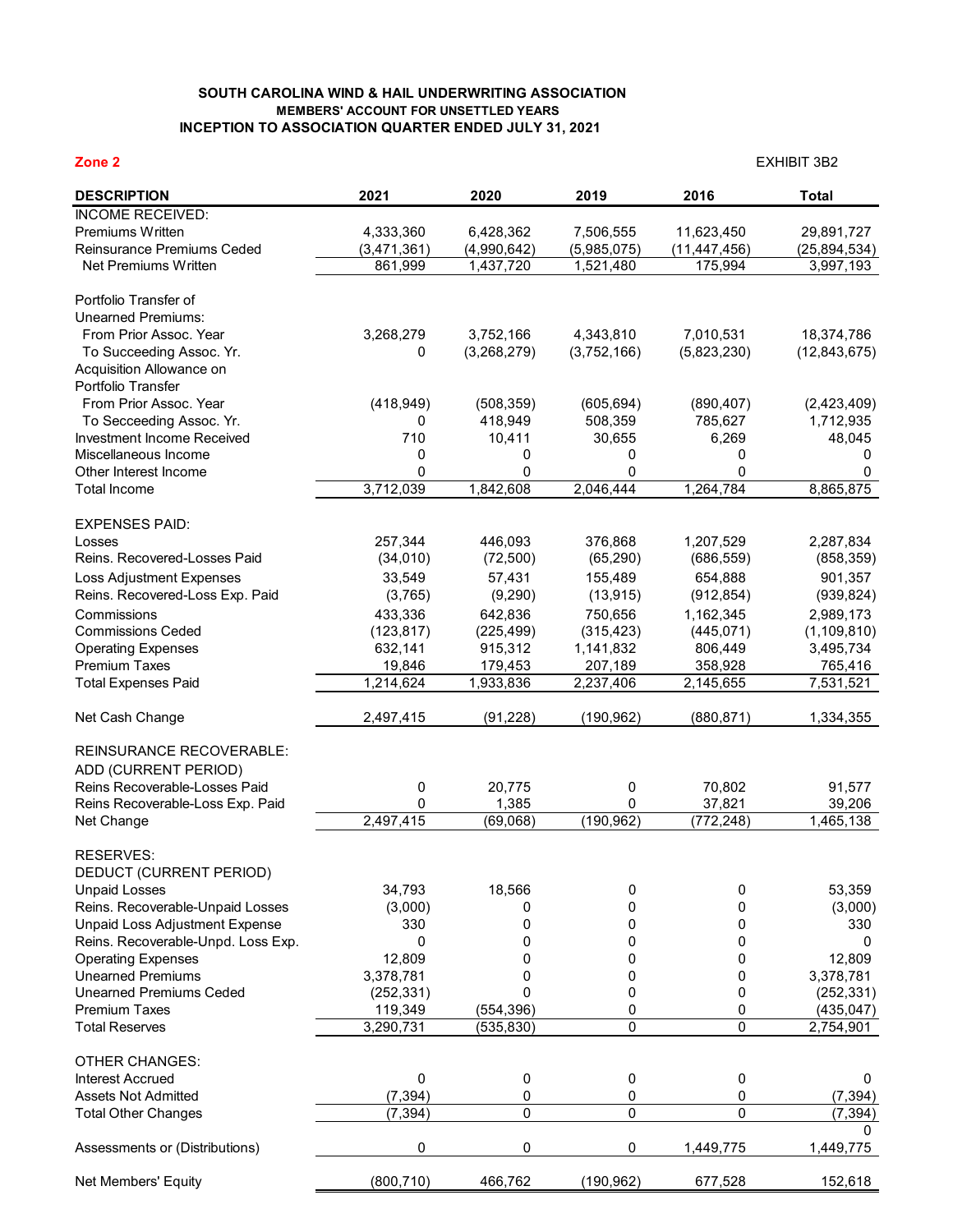# **SOUTH CAROLINA WIND & HAIL UNDERWRITING ASSOCIATION STATISTICAL REPORT OF PREMIUMS QUARTER ENDED JULY 31, 2021**

**EXHIBIT 4A**

| <b>DESCRIPTION</b>                              | <b>QUARTER</b><br>05-01-2021<br>07-31-2021 | <b>YEAR-TO-DATE</b><br>11-01-2020<br>07-31-2021 |
|-------------------------------------------------|--------------------------------------------|-------------------------------------------------|
| <b>PREMIUMS WRITTEN:</b>                        |                                            |                                                 |
| Allied Lines (Windstorm & Hail)                 | 9,712,590                                  | 22,262,163                                      |
| <b>Reinsurance Premium Ceded</b>                | (5,700,713)                                | (16, 859, 387)                                  |
| <b>Net Premiums Written</b>                     | 4,011,877                                  | 5,402,776                                       |
| <u>UNEARNED PREMIUMS (PRIOR PERIOD):</u>        |                                            |                                                 |
| Allied Lines (Windstorm & Hail)                 | 14,727,237                                 | 18,669,902                                      |
| Advance Premiums (On Policies Not Yet In Force) | 1,191,558                                  | 956,191                                         |
| <b>Reinsurance Premium Ceded</b>                | (798, 843)                                 | (881, 702)                                      |
| <b>Net Prior Unearned</b>                       | 15,119,952                                 | 18,744,391                                      |
| <b>UNEARNED PREMIUMS (CURRENT PERIOD):</b>      |                                            |                                                 |
| Allied Lines (Windstorm & Hail)                 | 16,063,811                                 | 16,063,811                                      |
| Advance Premiums (On Policies Not Yet In Force) | 1,594,030                                  | 1,594,030                                       |
| <b>Reinsurance Premium Ceded</b>                | (762, 083)                                 | (762, 083)                                      |
| <b>Net Current Unearned</b>                     | 16,895,758                                 | 16,895,758                                      |
| <b>EARNED PREMIUMS</b>                          |                                            |                                                 |
| Allied Lines (Windstorm & Hail)                 | 2,236,071                                  | 7,251,409                                       |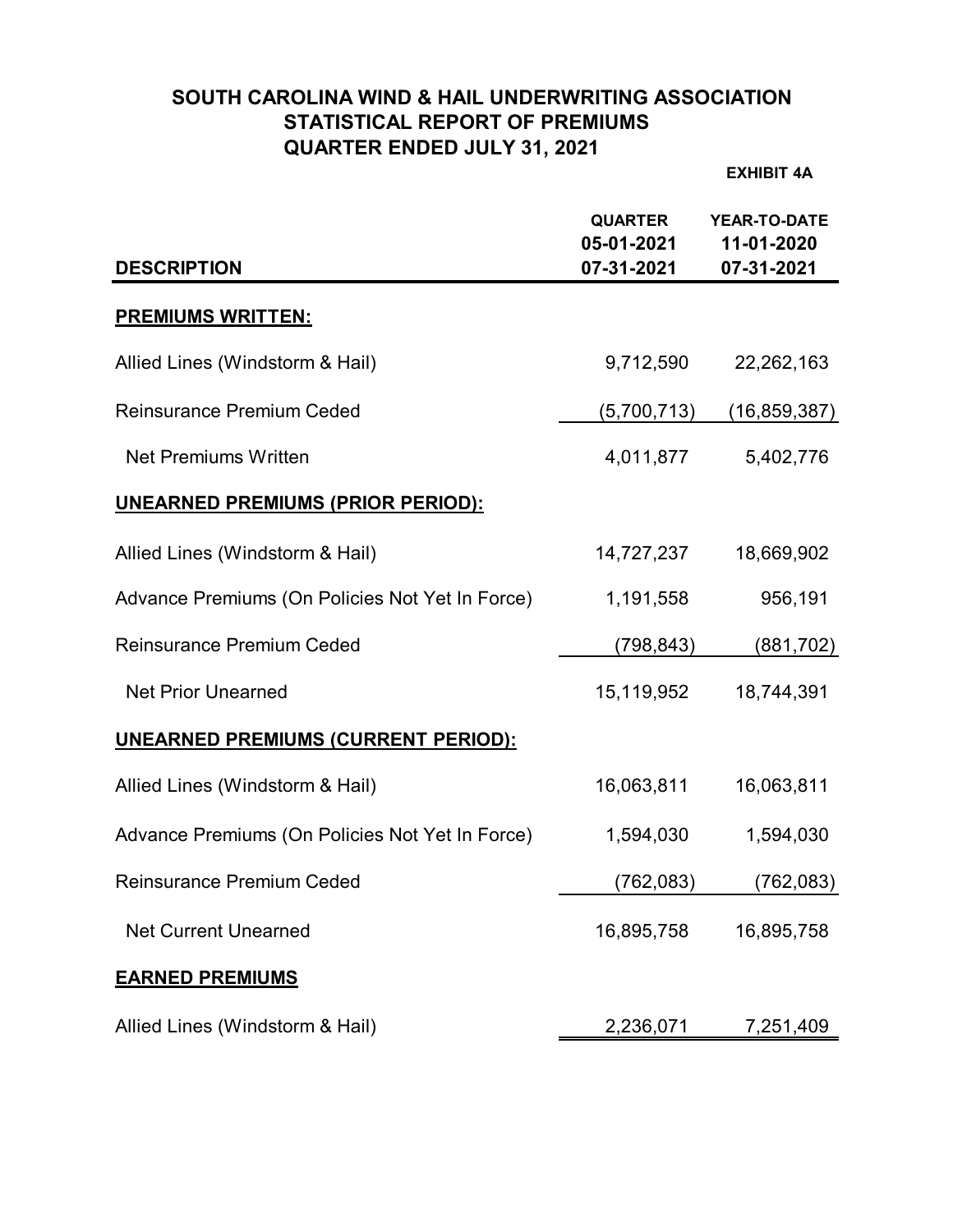## **SOUTH CAROLINA WIND & HAIL UNDERWRITING ASSOCIATION STATISTICAL REPORT OF LOSSES QUARTER ENDED JULY 31, 2021 EXHIBIT 4B**

|                                            |             | Quarter 05-01-2021 to 07-31-2021 |                         |               | Year-To-Date 11-01-2020 to 07-31-2021 |             |           |                         |            |                                 |
|--------------------------------------------|-------------|----------------------------------|-------------------------|---------------|---------------------------------------|-------------|-----------|-------------------------|------------|---------------------------------|
|                                            |             |                                  | <b>Association Year</b> |               |                                       |             |           | <b>Association Year</b> |            |                                 |
|                                            | 2021        | 2020                             | 2019                    | 2016          | Total                                 | 2021        | 2020      | 2019                    | 2016       | Total                           |
| <b>PAID LOSSES</b>                         |             |                                  |                         |               |                                       |             |           |                         |            |                                 |
| Allied Lines (Windstom & Hail)             | 441,758     | 139,912                          | 41,006                  | 0             | 622,676                               | 578,246     | 499,508   | 225,421                 | 54,000     | 1,357,175                       |
| <b>REINSURANCE RECOVERED</b>               |             |                                  |                         |               |                                       |             |           |                         |            |                                 |
| <b>Reins. Recovered-Paid Losses</b>        | (44, 283)   | (20, 774)                        | 0                       | 0             | (65, 057)                             | (44, 283)   | (67, 426) | (4,058)                 | 0          | (115, 767)                      |
| <b>REINSURANCE RECOVERABLE:</b>            |             |                                  |                         |               |                                       |             |           |                         |            |                                 |
| (CURRENT PERIOD)                           |             |                                  |                         |               |                                       |             |           |                         |            |                                 |
| <b>Reins. Recoverable-Paid Losses</b>      | 0           | (20, 775)                        | 0                       | (1, 132, 337) | (1, 153, 112)                         | $\mathbf 0$ | (20, 775) | 0                       |            | $(1, 132, 337)$ $(1, 153, 112)$ |
| <b>REINSURANCE RECOVERABLE:</b>            |             |                                  |                         |               |                                       |             |           |                         |            |                                 |
| (PRIOR PERIOD)                             |             |                                  |                         |               |                                       |             |           |                         |            |                                 |
| <b>Reins. Recoverable-Paid Losses</b>      | $\mathbf 0$ | 20.775                           | 0                       | 1,111,790     | 1,132,565                             | 0           | $\Omega$  | $\Omega$                | 964.541    | 964,541                         |
| <b>Total Paid Loss Net of Reinsurance</b>  | 397,475     | 119,138                          | 41,006                  | (20, 547)     | 537,072                               | 533,963     | 411,307   | 221,363                 | (113, 796) | 1,052,837                       |
|                                            |             |                                  |                         |               |                                       |             |           |                         |            |                                 |
| <b>OUTSTANDING LOSSES (CURRENT PERIOD)</b> |             |                                  |                         |               |                                       |             |           |                         |            |                                 |
| Allied Lines (Windstorm & Hail)            | 18,176      | 29,003                           | 300                     | 200,000       | 247,479                               | 18,176      | 29,003    | 300                     | 200,000    | 247,479                         |
| <b>REINSURANCE RECOVERABLE:</b>            |             |                                  |                         |               |                                       |             |           |                         |            |                                 |
| Reins. Recoverable-Unpaid Losses           | (3,000)     | 0                                | 0                       | 0             | (3,000)                               | (3,000)     | 0         | 0                       | 0          | (3,000)                         |
| Outstanding Losses Net of Reins.           | 15,176      | 29,003                           | 300                     | 200,000       | 244,479                               | 15,176      | 29,003    | 300                     | 200,000    | 244,479                         |
| <b>OUTSTANDING LOSSES (PRIOR PERIOD)</b>   |             |                                  |                         |               |                                       |             |           |                         |            |                                 |
| Allied Lines (Windstorm & Hail)            | 900         | 65,662                           | 1,500                   | 202,500       | 270,562                               | 0           | 37,300    | 3,000                   | 250,000    | 290,300                         |
| <b>REINSURANCE RECOVERABLE:</b>            |             |                                  |                         |               |                                       |             |           |                         |            |                                 |
| Reins. Recoverable-Unpaid Losses           | (3,000)     | $\mathbf 0$                      | 0                       | 0             | (3,000)                               | 0           | (3,000)   | 0                       | 0          | (3,000)                         |
| Outstanding Losses Net of Reins.           | (2, 100)    | 65,662                           | 1,500                   | 202,500       | 267,562                               | 0           | 34,300    | 3,000                   | 250,000    | 287,300                         |
|                                            |             |                                  |                         |               |                                       |             |           |                         |            |                                 |
| <b>INCURRED LOSSES:</b>                    |             |                                  |                         |               |                                       |             |           |                         |            |                                 |
| Allied Lines (Windstorm & Hail)            | 414,751     | 82,479                           | 39,806                  | (23, 047)     | 513,989                               | 649,139     | 356,010   | 168,663                 | (163, 796) | 1,010,016                       |
| <b>IBNR (CURRENT PERIOD)</b>               |             |                                  |                         |               |                                       |             |           |                         |            |                                 |
| Allied Lines (Windstorm & Hail)            | 100.000     | 50.000                           | $\mathbf 0$             | 500,000       | 650,000                               | 100,000     | 50,000    | 0                       | 500,000    | 650,000                         |
|                                            |             |                                  |                         |               |                                       |             |           |                         |            |                                 |
| <b>IBNR (PRIOR PERIOD)</b>                 |             |                                  |                         |               |                                       |             |           |                         |            |                                 |
| Allied Lines (Windstorm & Hail)            | 100,000     | 50,000                           | 0                       | 500,000       | 650,000                               | 0           | 100.000   | 50,000                  | 500,000    | 650,000                         |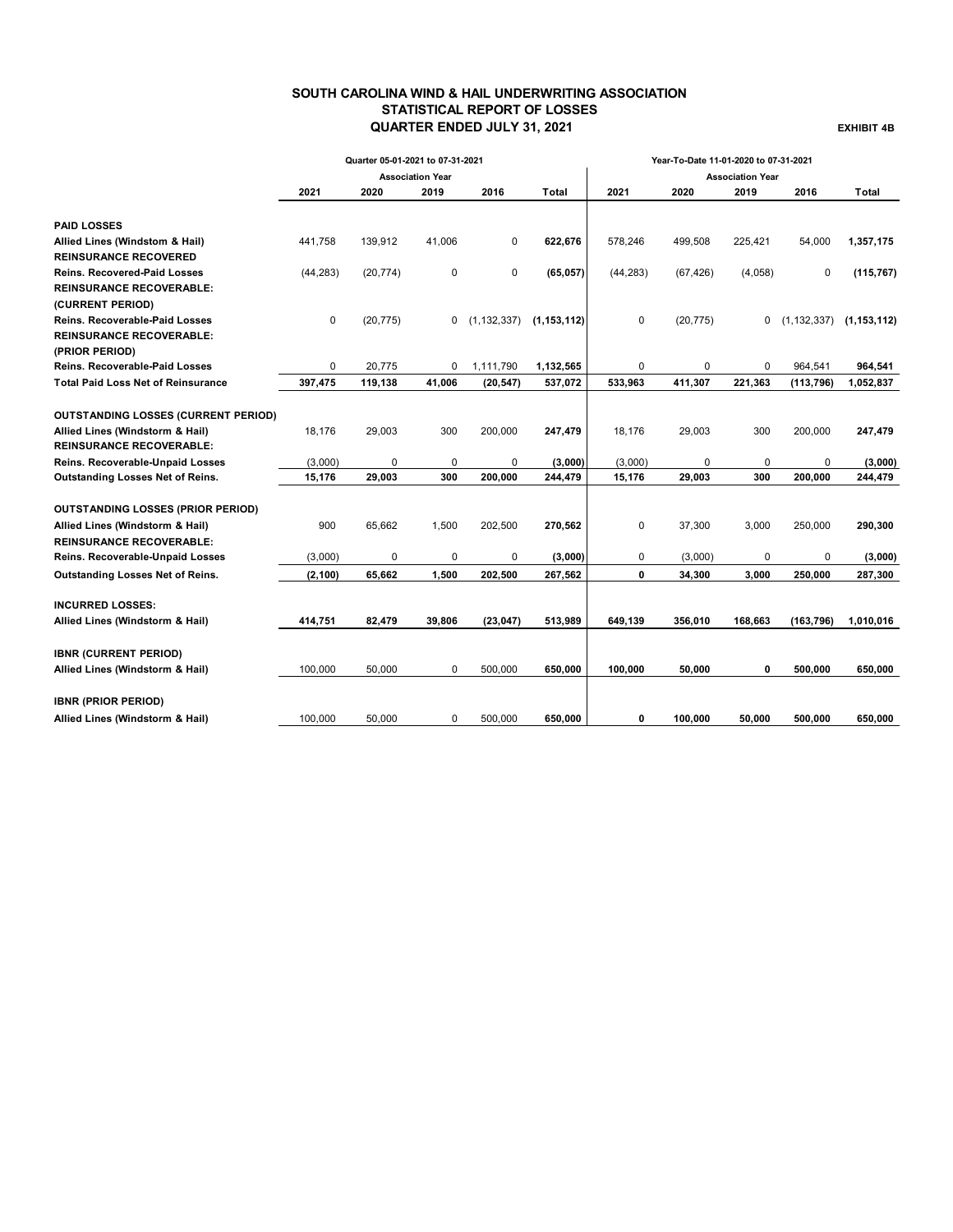## **SOUTH CAROLINA WIND & HAIL UNDERWRITING ASSOCIATION STATISTICAL REPORT OF LOSS ADJUSTMENT EXPENSES QUARTER ENDED JULY 31, 2021 EXHIBIT 4C**

|                                                | Quarter 05-01-2021 to 07-31-2021 |          |                         |            |            | Year-To-Date 11-01-2020 to 07-31-2021 |          |                         |            |            |
|------------------------------------------------|----------------------------------|----------|-------------------------|------------|------------|---------------------------------------|----------|-------------------------|------------|------------|
|                                                |                                  |          | <b>Association Year</b> |            |            |                                       |          | <b>Association Year</b> |            |            |
|                                                | 2021                             | 2020     | 2019                    | 2016       | Total      | 2021                                  | 2020     | 2019                    | 2016       | Total      |
| <b>LOSS EXPENSES PAID</b>                      |                                  |          |                         |            |            |                                       |          |                         |            |            |
| Allied Lines (Windstom & Hail)                 | 75,358                           | 7,975    | 4,181                   | 42,300     | 129,814    | 99,388                                | 51,142   | 27,172                  | 238,223    | 415,925    |
| <b>REINSURANCE RECOVERED</b>                   |                                  |          |                         |            |            |                                       |          |                         |            |            |
| Reins. Recovered-Paid Loss Expense             | (3, 420)                         | (1,085)  | 0                       | (345)      | (4, 850)   | (3,765)                               | (3,695)  | 0                       | (345)      | (7, 805)   |
| <b>REINSURANCE RECOVERABLE:</b>                |                                  |          |                         |            |            |                                       |          |                         |            |            |
| (CURRENT PERIOD)                               |                                  |          |                         |            |            |                                       |          |                         |            |            |
| Reins. Recoverable-Paid Loss Expense           | 0                                | (1, 385) | 0                       | (542, 240) | (543, 625) | $\mathbf 0$                           | (1, 385) | $\mathbf 0$             | (542, 240) | (543, 625) |
| <b>REINSURANCE RECOVERABLE:</b>                |                                  |          |                         |            |            |                                       |          |                         |            |            |
| (PRIOR PERIOD)                                 |                                  |          |                         |            |            |                                       |          |                         |            |            |
| Reins. Recoverable-Paid Loss Expense           | $\Omega$                         | 1,385    | 0                       | 529,606    | 530,991    | 0                                     | 0        | $\Omega$                | 440,541    | 440,541    |
| Total Paid Loss Adj Expense Net of Reinsurance | 71,938                           | 6,890    | 4,181                   | 29,321     | 112,330    | 95,623                                | 46.062   | 27,172                  | 136,179    | 305,036    |
| UNPAID LOSS ADJUSTMENT EXP (CURRENT PERIOD)    |                                  |          |                         |            |            |                                       |          |                         |            |            |
| Allied Lines (Windstorm & Hail)                | 4,990                            | 990      | 330                     | 40,000     | 46,310     | 4,990                                 | 990      | 330                     | 40,000     | 46,310     |
| <b>REINSURANCE RECOVERABLE:</b>                |                                  |          |                         |            |            |                                       |          |                         |            |            |
| Reins. Recoverable-Unpaid Loss Exp.            | 0                                | 0        | 0                       | 0          | 0          | 0                                     | 0        | 0                       | $\Omega$   | 0          |
| Outstanding Loss Expense Net of Reins.         | 4,990                            | 990      | 330                     | 40,000     | 46,310     | 4,990                                 | 990      | 330                     | 40.000     | 46.310     |
| UNPAID LOSS ADJUSTMENT EXP (PRIOR PERIOD)      |                                  |          |                         |            |            |                                       |          |                         |            |            |
| Allied Lines (Windstorm & Hail)                | 990                              | 2,310    | 800                     | 40,800     | 44,900     | $\mathbf 0$                           | 3,780    | 1,000                   | 90,000     | 94,780     |
| <b>REINSURANCE RECOVERABLE:</b>                |                                  |          |                         |            |            |                                       |          |                         |            |            |
| Reins. Recoverable-Unpaid Loss Exp.            | 0                                | $\Omega$ | 0                       | 0          | 0          | 0                                     | 0        | $\Omega$                | 0          | 0          |
| Outstanding Loss Expense Net of Reins.         | 990                              | 2,310    | 800                     | 40,800     | 44,900     | 0                                     | 3,780    | 1,000                   | 90,000     | 94,780     |
| <b>INCURRED LOSS EXPENSES:</b>                 |                                  |          |                         |            |            |                                       |          |                         |            |            |
| Allied Lines (Windstorm & Hail)                | 75,938                           | 5,570    | 3,711                   | 28,521     | 113,740    | 100,613                               | 43,272   | 26,502                  | 86,179     | 256,566    |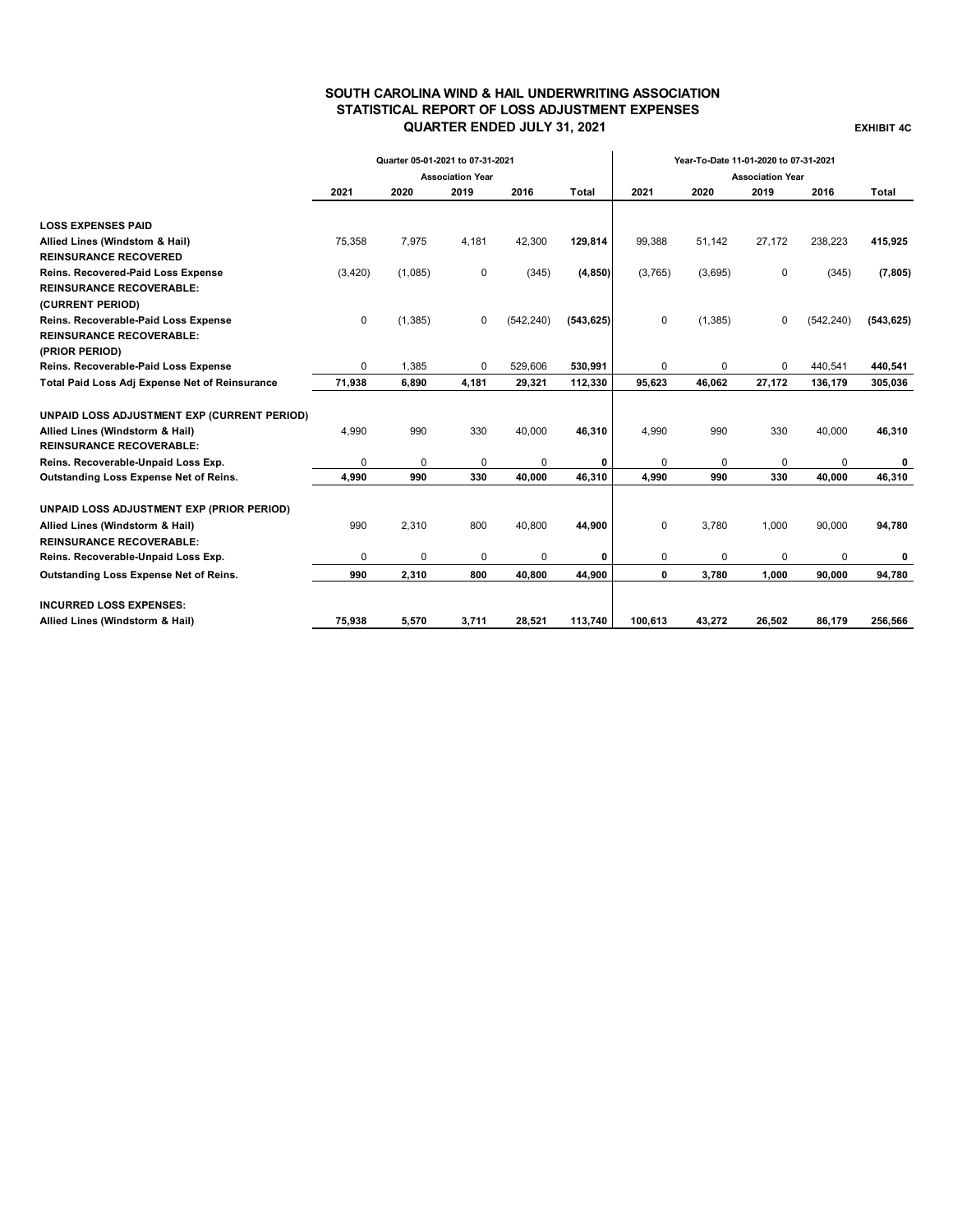# **SOUTH CAROLINA WIND & HAIL UNDERWRITING ASSOCIATION CUMULATIVE REPORT OF CATASTROPHE LOSSES PERIOD FROM OCTOBER 1, 2016 TO JULY 31, 2021**

EXHIBIT 5

| <b>CAT</b>    | <b>FISCAL</b>                          | <b>DATE</b>    | Wind         | <b>TOTAL</b>  | <b>PAID</b> | <b>CASE</b> | <b>PAID</b>    | O/S            |             |
|---------------|----------------------------------------|----------------|--------------|---------------|-------------|-------------|----------------|----------------|-------------|
| <b>NUMBER</b> | <b>LOSS YR</b>                         | <b>OF LOSS</b> | Zone         | <b>CLAIMS</b> | <b>LOSS</b> | O/S         | <b>ADJ EXP</b> | <b>ADJ EXP</b> | <b>IBNR</b> |
| 904           | 2016                                   | Oct 7-8 '16    |              | 3,390         | 15,620,643  | 250,000     | 7,579,119      | 0              | 500,000     |
|               |                                        |                | 2            | 683           | 1,137,752   | 0           | 648,432        | 0              | 0           |
|               |                                        |                | <b>TOTAL</b> | 4,073         | 16,758,395  | 250,000     | 8,227,551      | 0              | 500,000     |
|               | <b>HURRICANE IRMA</b><br><b>FISCAL</b> |                |              |               |             |             |                |                |             |
| <b>CAT</b>    | <b>ACCIDENT</b>                        | <b>DATE</b>    | Wind         | <b>TOTAL</b>  | <b>PAID</b> | <b>CASE</b> | <b>PAID</b>    | O/S            |             |
| <b>NUMBER</b> | <b>YEAR</b>                            | <b>OF LOSS</b> | Zone         | <b>CLAIMS</b> | <b>LOSS</b> | O/S         | <b>ADJ EXP</b> | <b>ADJ EXP</b> | <b>IBNR</b> |
| N/A           | 2017                                   | Sep 6-12 '17   | 1            | 143           | 247,804     | 0           | 132.945        | 0              | 0           |
|               |                                        |                | 2            | 57            | 179,153     | 0           | 50,979         | 0              | 0           |
|               |                                        |                | <b>TOTAL</b> | 200           | 426,957     | 0           | 183,924        | 0              | 0           |

**HURRICANE MATTHEW**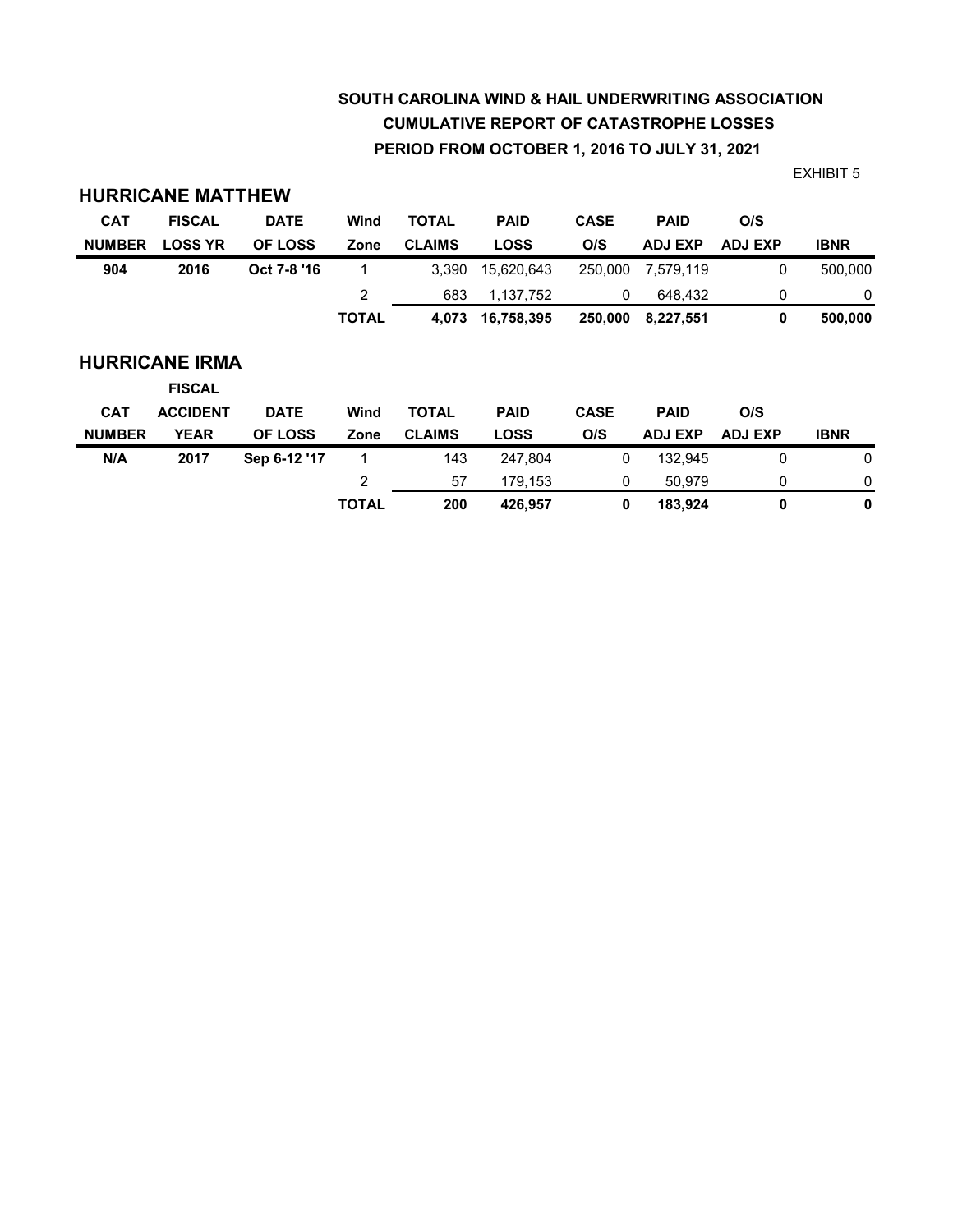#### **SOUTH CAROLINA WIND & HAIL UNDERWRITING ASSOCIATION STATUS REPORT - IN-FORCE LIABILITY**

**AS OF: JULY 31, 2021 Zone 1 Zone 1 Zone 2 Zone 2 CITY Policies Limits Policies Limits (County) Class In-force (000 omitted) In-force (000 omitted)** Dwelling 240 124,259 0 0 FRIPP ISLAND Mobile Home 0 0 0 0 (Beaufort County) Commercial 0 0 0 0 Dwelling 18 7,423 0 0 HARBOR ISLAND Mobile Home 0 0 0 0 (Beaufort County) Commercial 0 0 0 Dwelling 1,530 792,382 0 0 HILTON HEAD ISLAND Mobile Home 11 501 0 0 0 (Beaufort County) Commercial 22 4,569 0 0 Dwelling 0 0 398 168,876 LADY'S ISLAND Mobile Home 0 0 0 4 519<br>
(Beaufort County) Commercial 0 0 0 1 1 135 (Beaufort County) Commercial 0 0 0 1 Dwelling 288 118,090 5 2,076 ST HELENA ISLAND Mobile Home 35 2,585 1 94 (Beaufort County) Commercial 0 0 0 0 Dwelling 59 34,908 24 13,310 REMAINDER OF COUNTY Mobile Home  $\begin{array}{cccc} 1 & 25 & 3 & 283 \end{array}$ (Beaufort County) Commercial 0 0 0 0 **TOTAL Dwelling 2,135 1,077,062 427 184,262 BEAUFORT** Mobile Home **47** 3,112 8 896 **COUNTY Commercial 22 4,569 1 135 TOTALS 2,204 1,084,743 436 185,293** Dwelling 230 99,191 23 3,978 FOLLY BEACH Mobile Home 0 0 0 0 0 0 0 0 (Charleston County) Commercial 5 502 0 0 0 0 Dwelling 6,118 548 325,519 14 6,118 ISLE OF PALMS Mobile Home 0 0 0 0 (Charleston County) Commercial 8 1,217 0 0 0 Dwelling 7 3,900 630 237,148 JAMES ISLAND Mobile Home 0 0 8 733 (Charleston County) Commercial 0 0 0 2 344 Dwelling 178 121,111 0 0 KIAWAH ISLAND Mobile Home 0 0 0 0 (Charleston County) Commercial 1 133 0 0 0 Dwelling 0 0 519 207,225 MOUNT PLEASANT Mobile Home 0 0 0 9 671<br>(Charleston County) Commercial 0 0 0 10 3,356 (Charleston County) Dwelling 114 58,747 0 0 SEABROOK ISLAND Mobile Home 0 0 0 0 0 0<br>
(Charleston County) Commercial 0 0 0 0 0 (Charleston County) Dwelling 150 105,884 0 0 SULLIVANS ISLAND Mobile Home 0 0 0 0 (Charleston County) Dwelling 100 52,216 154 70,888 REMAINDER OF COUNTY Mobile Home  $\begin{array}{cccc} 4 & 366 & 15 & 1,134 \\ 4 & 366 & 15 & 1,134 \\ \text{(Charleston County)} & \text{Commercial} & 0 & 0 & 1 & 1,299 \end{array}$ (Charleston County) TOTAL **Dwelling 1,327 766,570 1,340 525,357**<br>CHARLESTON Mobile Home 4 366 32 2,538 CHARLESTON Mobile Home **4** 366 32 2,538<br>
COUNTY Commercial 15 2,202 13 4,998 **COUNTY Commercial 15 2,202 13 4,998 TOTALS 1,346 769,138 1,385 532,893** Dwelling 285 109,924 0 0 EDISTO BEACH Mobile Home  $\begin{array}{cccccccc}\n\text{CDISTO} & \text{BEACH} & \text{Mobile Home} & & & & 0 & & 0 & 0 \\
\text{Colleton County)} & \text{Commercial} & & 3 & 205 & 0 & 0\n\end{array}$ (Colleton County) **TOTAL Dwelling 285 109,924 0 0**

**COLLETON Mobile Home 0 0 0 0 COUNTY Commercial 3 205 0** 0

**TOTALS 288 110,129 0 0**

Page 1